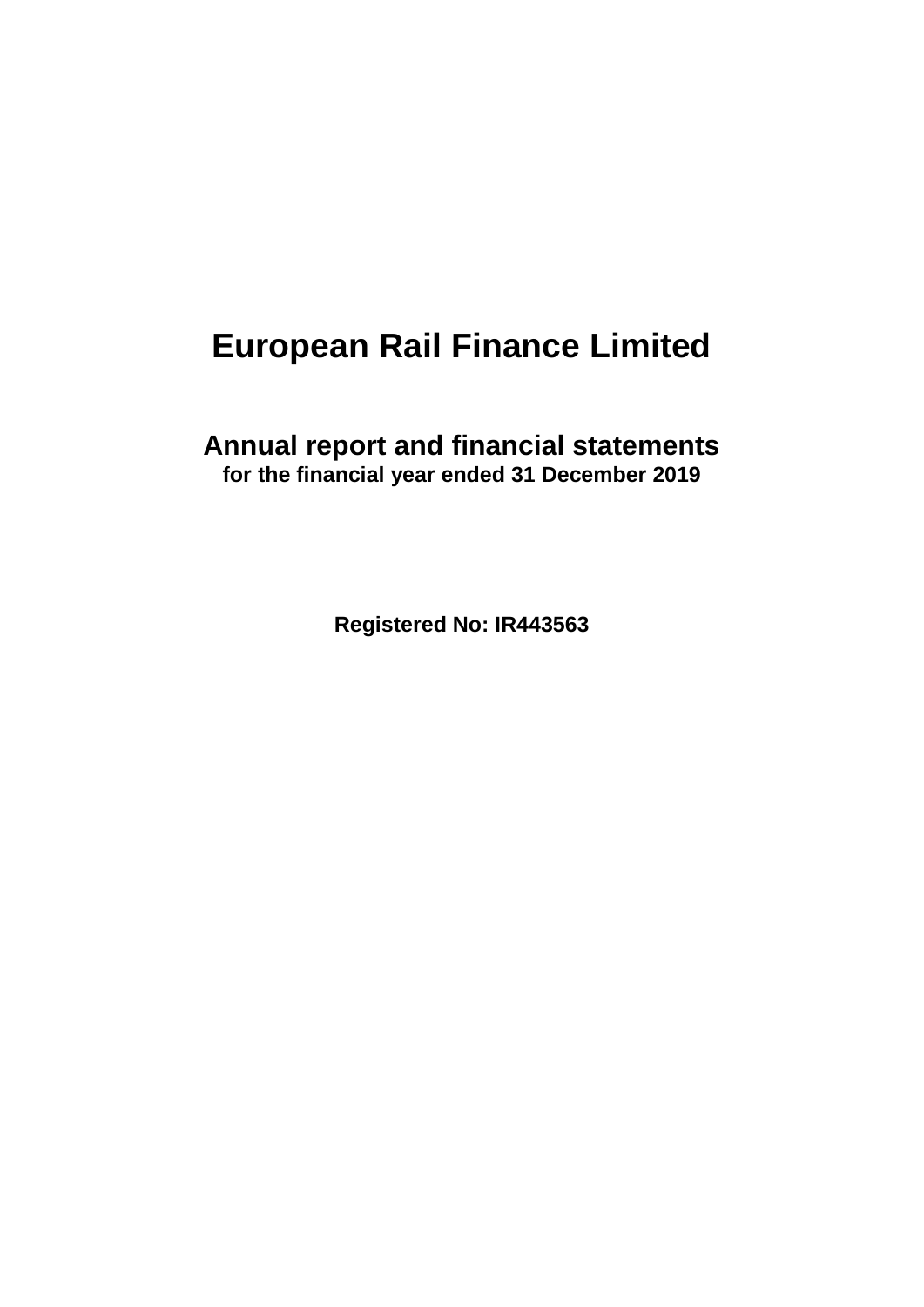# **Annual report and financial statements**

for the financial year ended 31 December 2019

| <b>Contents</b>                          | Page |
|------------------------------------------|------|
| Directors' report                        | 2    |
| Statement of Directors' responsibilities | 5    |
| Independent Auditor's report             | 6    |
| Income statement                         | 9    |
| Statement of comprehensive income        | 9    |
| Statement of financial position          | 10   |
| Statement of cash flows                  | 11   |
| Statement of changes in equity           | 12   |
| Notes to the annual financial statements | 13   |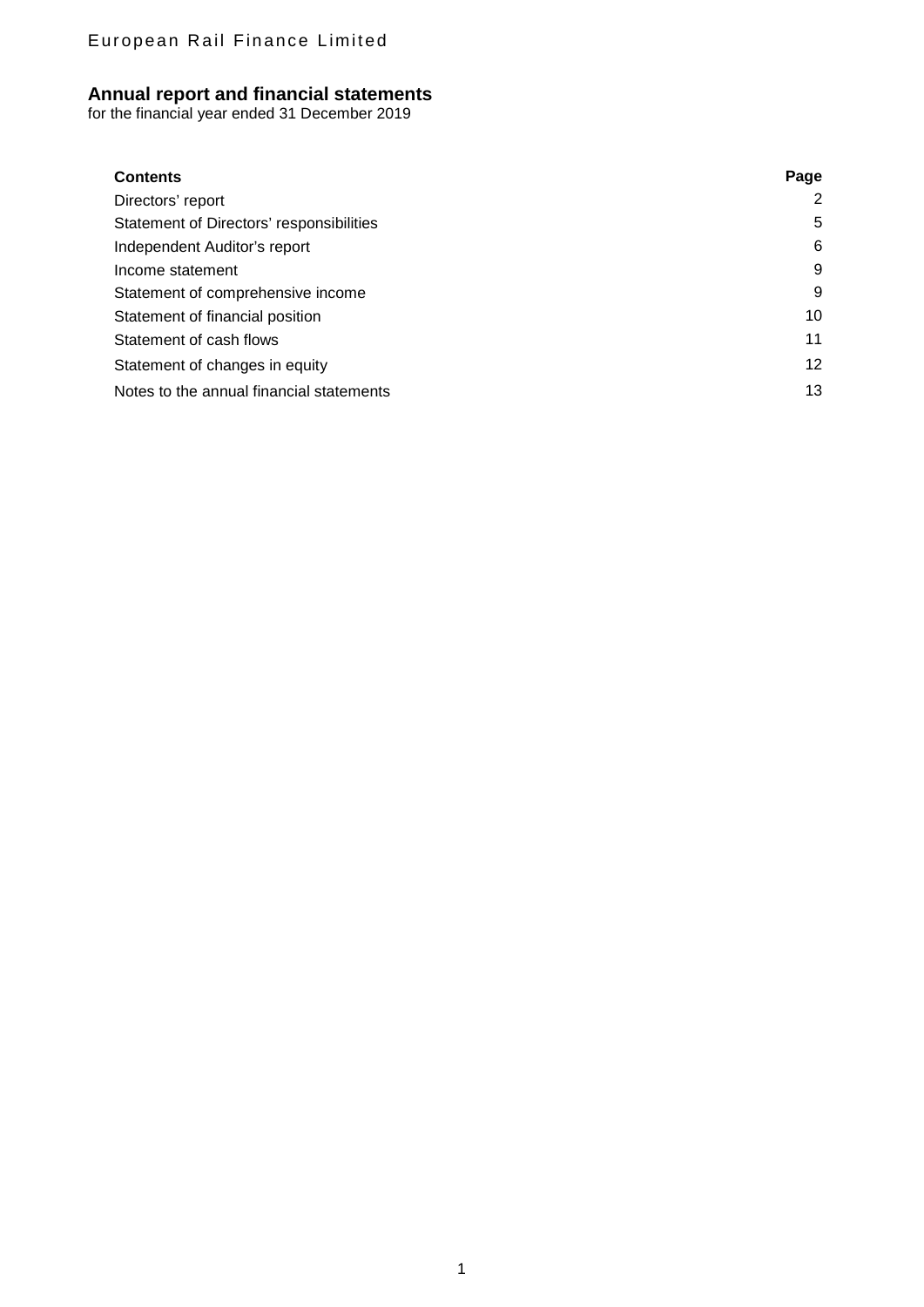# **Directors' report**

for the financial year ended 31 December 2019

The Directors present their Annual report together with the audited financial statements for the financial year ended 31 December 2019.

# **Principal activities**

European Rail Finance Limited's (the "Company") principal activity is the leasing of rolling stock assets to another group undertaking, Eversholt Rail Leasing Limited. This finance lease arrangement, which was prepaid in 2016, was established for the expected remaining useful economic lives of the rolling stock.

The Company forms part of the Eversholt UK Rails Group ("Group") more fully described in note 15.

#### **Business review**

In the financial year the Company generated a loss of £867,000 (2018 profit: £2,303,000). As at 31 December 2019 the Company had net assets of £56,566,000 (2018: £57,433,000).

The Company is funded primarily by equity from its immediate parent.

The business lends its surplus cash to Eversholt Rail Limited. The Company has no employees. Directors have been remunerated by another group undertaking, Eversholt Rail Limited.

## **Risk management**

The Company is subject to the risk management objectives and policies of the Group. The risks relevant to the Company together with an analysis of the exposure to such risks are set out in note 14 of the financial statements.

## **COVID-19**

The Directors have considered the potential impacts of COVID-19 upon the Company and its ability to meet commitments in the foreseeable future. The Company is exposed to the impacts of COVID-19 through its relationships with fellow group undertakings, which are ultimately dependent on the viability of the Group's rolling stock leasing business. One area of potential impact upon the Group's business is a threat to the viability of train operators due to long term passenger volume decline. This is largely mitigated in the short term by the UK Government's Emergency Management Arrangements, through which support is provided to franchised passenger service operators for a period of six months. At this stage, it is anticipated that demand for rail services in the UK will revert to historical levels once effective management of the disease is established. The Group's current rolling stock procurement, maintenance and enhancement plans may be subject to delays caused by COVID-19, however this is not considered material in the context of the business.

In common with UK businesses generally, the Group's business is also exposed to other risks including access to capital markets, impacts on supply chains, employee health and access to the workplace. The Group has introduced governance processes to closely monitor the impacts and where possible, mitigation has been put in place to limit the impact on the Group. The Group has access to undrawn borrowing facilities which could be utilised in the event of a prolonged severe period of disruption.

At this stage, the Directors do not believe that there are any material impacts on the Company, nor changes to risk management as described in note 14. The Directors consider the key critical judgement in reaching this conclusion to be the duration of restrictions on travel in response to COVID-19 and the UK Government's continued support to the rail industry. This conclusion reflects the nature of the Company's activities and the way in which cash is managed across the Group, enabling the Company to borrow funds from another group undertaking to meet any shortfall. Nevertheless, the Directors continue to keep the position under review, monitoring events and possible outcomes, as the full impact of COVID-19 emerges.

# **Financial performance**

The Company's results for the financial year are detailed in the Income statement on page 9.

The Group manages its operations on a consolidated basis, therefore the Company's Directors believe that further specific performance measures for the Company are not necessary or appropriate for an understanding of its performance. Performance measures for the Group are disclosed in the accounts of Eversholt UK Rails Limited.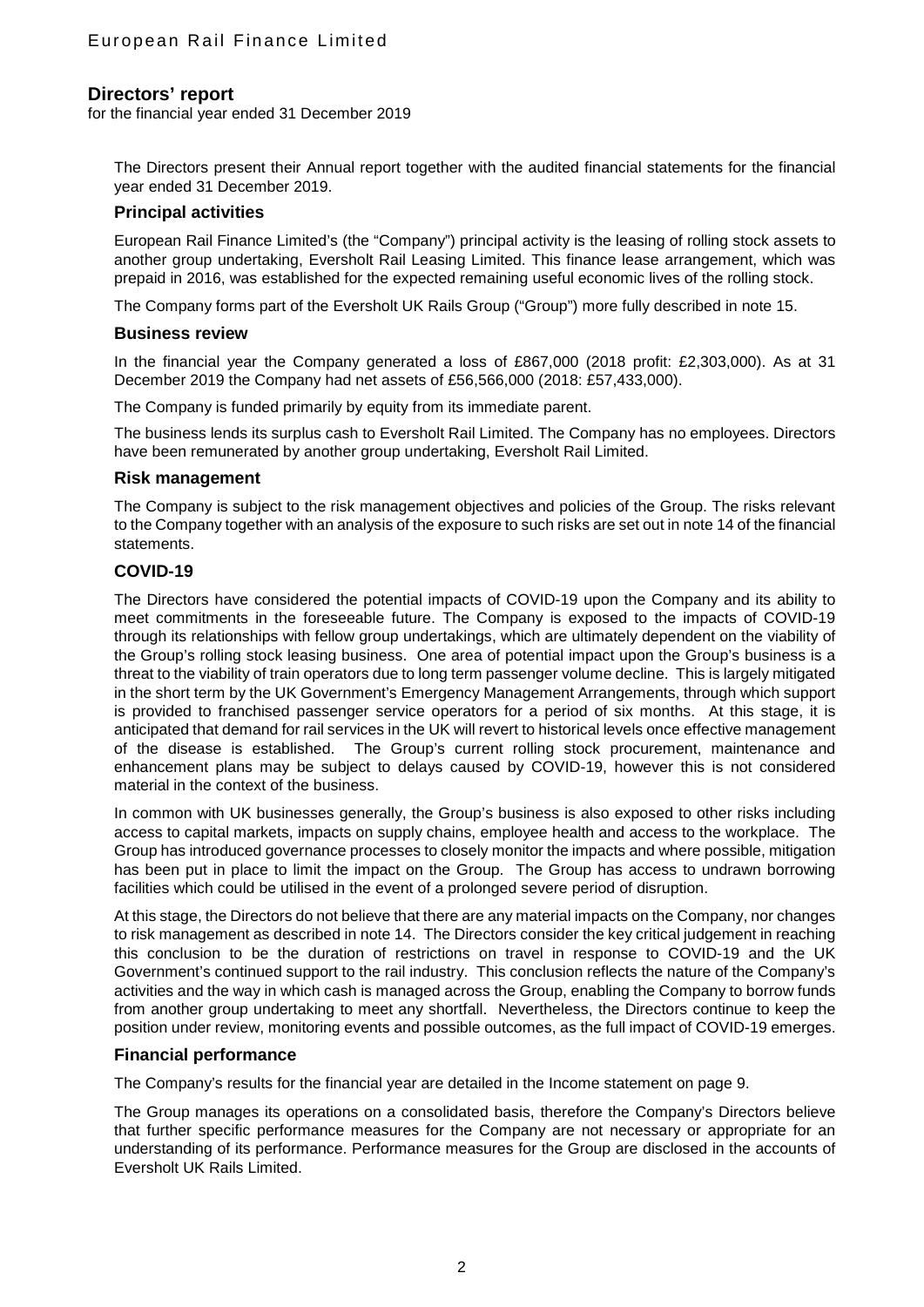# **Directors' report (continued)**

for the financial year ended 31 December 2019

# **Business environment**

The Directors monitor the business environment in which the Company operates from a group perspective and details of relevant matters, including the withdrawal of the United Kingdom from the European Union, and climate change, are disclosed in the financial statements of Eversholt UK Rails Limited.

## **Political donations**

No political donations were made during the financial year (2018: £nil).

# **Directors**

The Directors who served at any time during the financial year and up to the date of signing were as follows:

## **Name**

M B Kenny A J Course (resigned on 16 September 2019) A J Wesson

The Articles of Association of the Company provide that in certain circumstances the Directors are entitled to be indemnified out of the assets of the Company against claims from third parties in respect of certain liabilities arising in connection with the performance of their functions. Indemnity provisions of this nature have been in place during the financial year but have not been utilised by the Directors. The Directors have no interests in the share capital of the Company.

## **Future developments**

The outbreak of COVID-19 is a very significant humanitarian and economic event facing many businesses. It has become clear that this will result in a significant economic slowdown, if not recession, in the months ahead. In this period of huge uncertainty, it is very difficult to make forward looking statements or predictions with any great certainty. However, we believe that the impact of COVID-19 will be a temporary disruption and will ultimately pass. In the meantime, we have stress tested our business model to understand what the impact would be, as discussed in the Going Concern statements in this annual report.

# **Dividends**

The Directors do not recommend the payment of a dividend in respect of the year ended 31 December 2019 (2018: £490,000,000).

#### **Going concern basis**

The financial statements are prepared on a going concern basis as the Directors are satisfied that the Company has the resources, with the support of the Group, to continue in business for the foreseeable future. In making this assessment, the Directors have considered a wide range of information relating to present and future conditions, including the potential impact of COVID-19 upon the business described above.

# **Disclosure of information to the auditor**

Each person who is a director at the date of approval of this Annual report confirms that so far as the Director is aware, there is no relevant audit information of which the Company's auditor is unaware and the Director has taken all the steps that he/she ought to have taken as a director in order to make himself/herself aware of any relevant audit information and to establish that the Company's auditor is aware of that information.

# **Accounting records**

The Directors believe that they have complied with the requirements of Sections 281 to 285 of the Companies Act 2014 with regard to books of account by employing a service provider, which has appropriate expertise and provides adequate resources to the financial function. The accounting records of the Company are maintained primarily by Eversholt Rail Limited, 210 Pentonville Road, London N1 9JY and held by European Rail Finance Limited, Riverside One, Sir John Rogerson's Quay, Dublin 2, D02 X576, Ireland.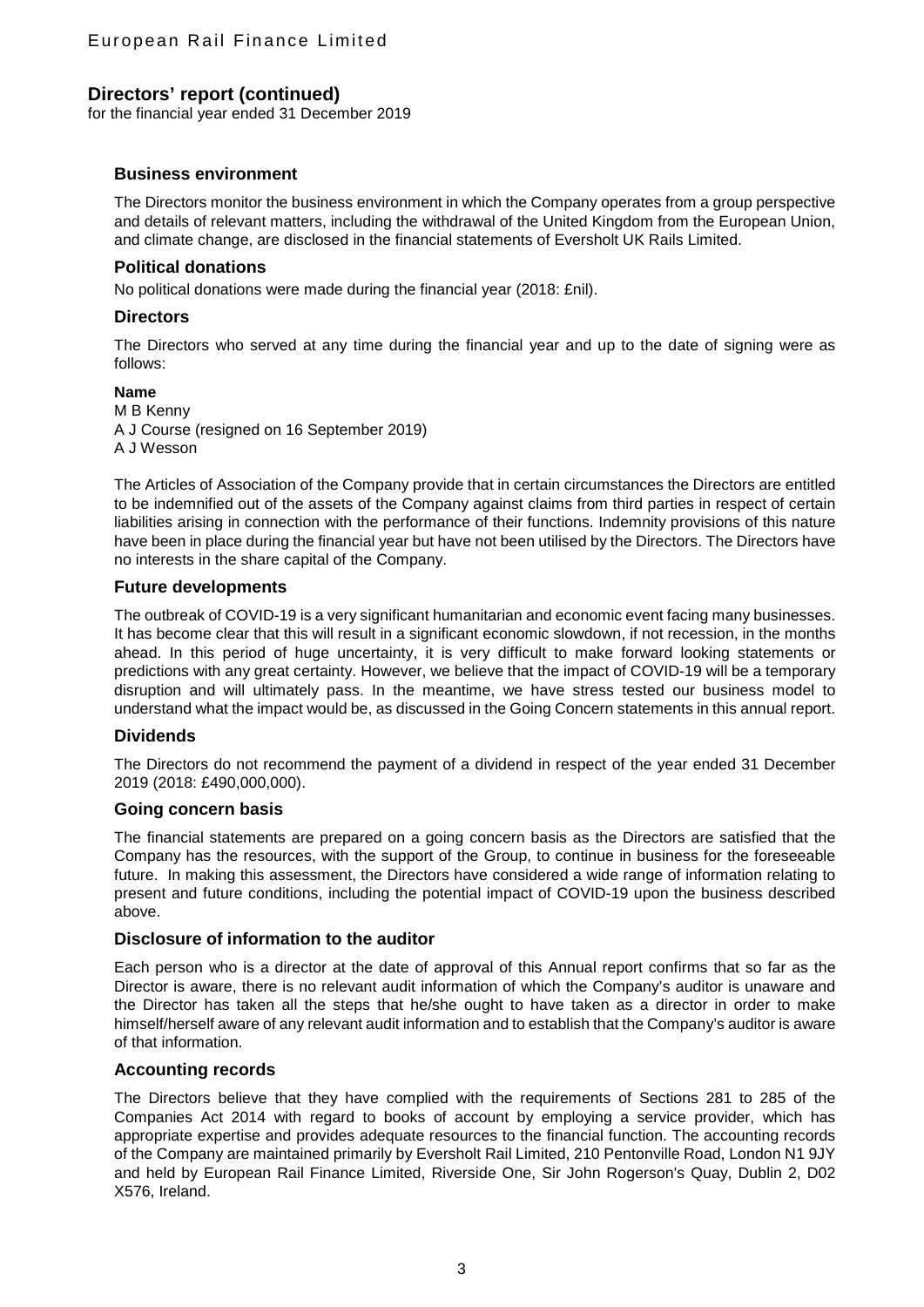# **Directors' report (continued)**

for the financial year ended 31 December 2019

## **Accounting records (continued)**

The Directors acknowledge that they are responsible for securing the Company's compliance with relevant obligations.

#### **Auditor**

Pursuant to Section 383(2) of the Companies Act 2014, the Auditor will be deemed to be reappointed and Deloitte LLP will therefore continue in office.

Approved by the Board and signed on its behalf by:

Juan

**M B Kenny A J Wesson** 

**Director** Director **Director Director Director Director Director Director Director Director Director** 

Registered Office: Riverside One Sir John Rogerson's Quay Dublin 2, D02 X576 Ireland

27 April 2020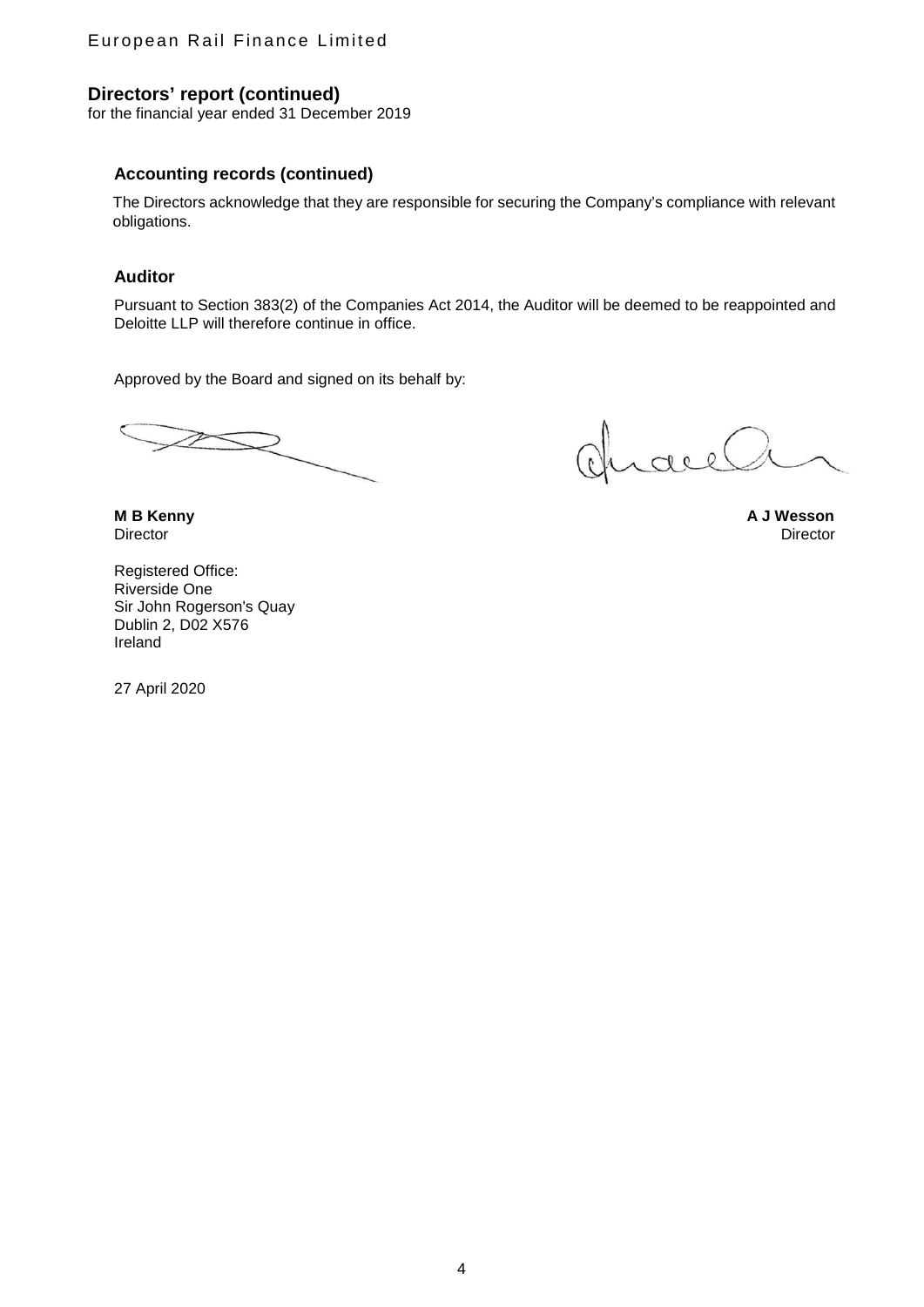# **Statement of Directors' responsibilities**

for the financial year ended 31 December 2019

The Directors are responsible for preparing the Annual report and financial statements in accordance with the Companies Act 2014.

Irish company law requires the Directors to prepare financial statements for each financial year. Under the law, the Directors have elected to prepare the financial statements in accordance with International Financial Reporting Standards ("IFRSs") as adopted by the European Union ("relevant financial reporting framework"). Under company law, the Directors must not approve the financial statements unless they are satisfied that they give a true and fair view of the assets, liabilities and financial position of the Company as at the financial year end date and of the profit or loss of the Company for the financial year and otherwise comply with the Companies Act 2014.

In preparing those financial statements, the Directors are required to:

- select suitable accounting policies for the Company Financial Statements and then apply them consistently;
- make judgements and estimates that are reasonable and prudent;
- state whether the financial statements have been prepared in accordance with the applicable accounting standards, identify those standards, and note the effect and the reasons for any material departure from those standards; and
- prepare the financial statements on a going concern basis unless it is inappropriate to presume that the Company will continue in business.

The Directors are responsible for ensuring that the Company keeps or causes to be kept adequate accounting records which correctly explain and record the transactions of the Company, enable at any time the assets, liabilities, financial position and profit or loss of the Company to be determined with reasonable accuracy, enable them to ensure that the financial statements and Directors' report comply with the Companies Act 2014 and enable the financial statements to be audited.

They are also responsible for safeguarding the assets of the Company and hence for taking reasonable steps for the prevention and detection of fraud and other irregularities.

Legislation in Ireland governing the preparation and dissemination of financial statements may differ from legislation in other jurisdictions. The Directors are responsible for the maintenance and integrity of the corporate and financial information included on the Company's website.

These financial statements have been approved by the Board of Directors on 27 April 2020 and were signed on its behalf by:

marco

**M B Kenny A J Wesson Director** Director **Director Director Director Director Director Director Director Director Director** 

Registered Office:

Riverside One Sir John Rogerson's Quay Dublin 2, D02 X576 Ireland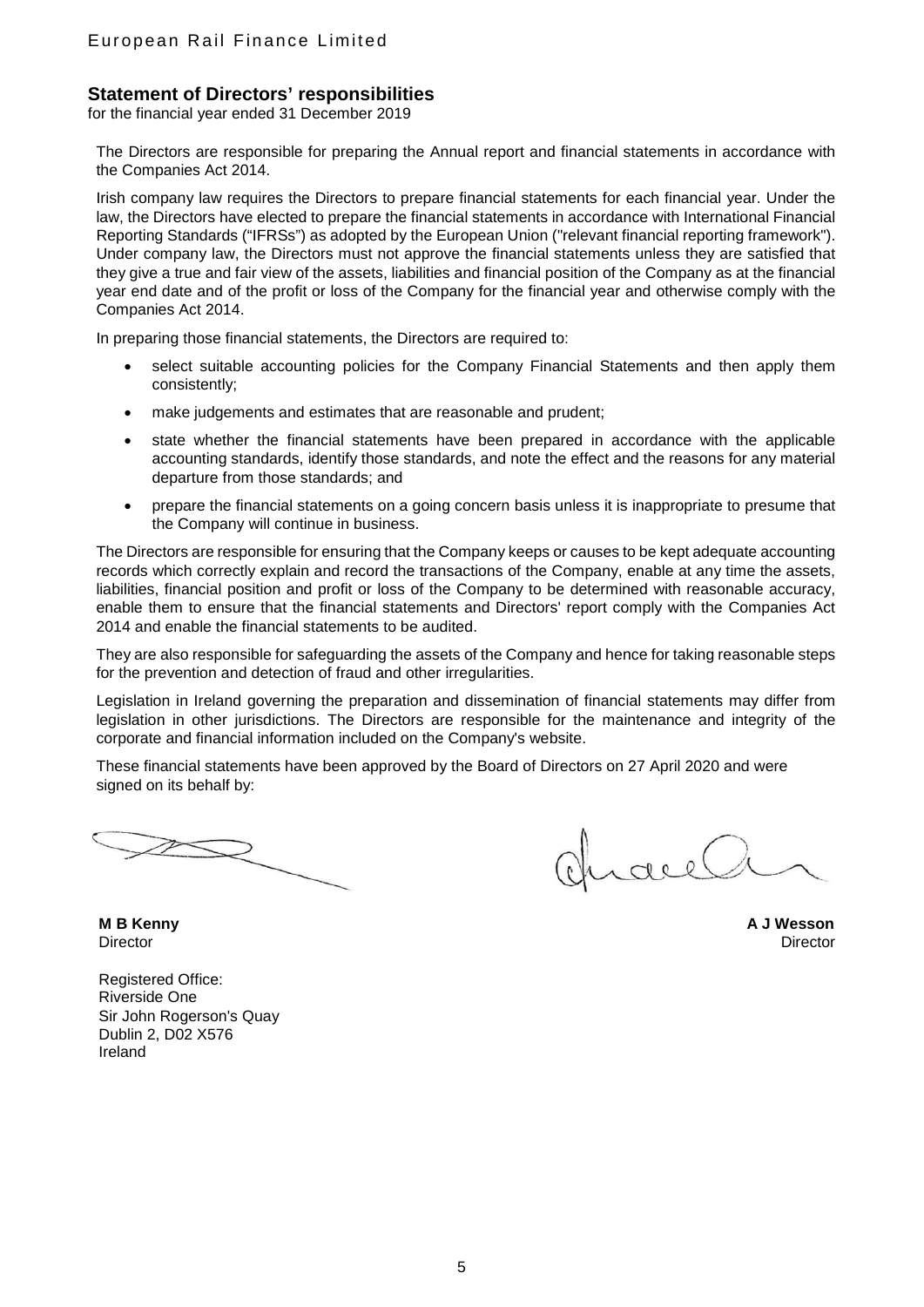# **Independent Auditor's report to the Members of European Rail Finance Limited**

for the financial year ended 31 December 2019

# **Opinion on the financial statements of European Rail Finance Limited (the "Company")**

In our opinion the financial statements:

- give a true and fair view of the assets, liabilities and financial position of the Company as at 31 December 2019 and of the loss of the Company for the financial year then ended; and
- have been properly prepared in accordance with the relevant financial reporting framework and, in particular, with the requirements of the Companies Act 2014.

The financial statements we have audited comprise:

- the Income statement:
- the Statement of comprehensive income;
- the Statement of financial position;
- the Statement of cash flows;
- the Statement of changes in equity; and
- the related notes 1 to 17, including a summary of significant accounting policies as set out in note 3.

The relevant financial reporting framework that has been applied in their preparation is the Companies Act 2014 and IFRSs as adopted by the European Union ("the relevant financial reporting framework").

## **Basis for opinion**

We conducted our audit in accordance with International Standards on Auditing (Ireland) ("ISAs (Ireland)") and applicable law. Our responsibilities under those standards are described below in the *"Auditor's responsibilities for the audit of the financial statements"* section of our report.

We are independent of the Company in accordance with the ethical requirements that are relevant to our audit of the financial statements in Ireland, including the Ethical Standard issued by the Irish Accounting and Auditing Supervisory Authority, and we have fulfilled our other ethical responsibilities in accordance with these requirements. We believe that the audit evidence we have obtained is sufficient and appropriate to provide a basis for our opinion.

## **Conclusions relating to going concern**

We have nothing to report in respect of the following matters in relation to which ISAs (Ireland) require us to report to you were:

- the Directors' use of the going concern basis of accounting in preparation of the financial statements is not appropriate; or
- the Directors have not disclosed in the financial statements any identified material uncertainties that may cast significant doubt about the Company's ability to continue to adopt the going concern basis of accounting for a period of at least twelve months from the date when the financial statements are authorised for issue.

# **Other information**

The Directors are responsible for the other information. The other information comprises the information included in the Annual report, other than the financial statements and our auditor's report thereon. Our opinion on the financial statements does not cover the other information and, except to the extent otherwise explicitly stated in our report, we do not express any form of assurance conclusion thereon.

In connection with our audit of the financial statements, our responsibility is to read the other information and, in doing so, consider whether the other information is materially inconsistent with the financial statements or our knowledge obtained in the audit or otherwise appears to be materially misstated. If we identify such material inconsistencies or apparent material misstatements, we are required to determine whether there is a material misstatement in the financial statements or a material misstatement of the other information. If, based on the work we have performed, we conclude that there is a material misstatement of this other information, we are required to report that fact.

We have nothing to report in this regard.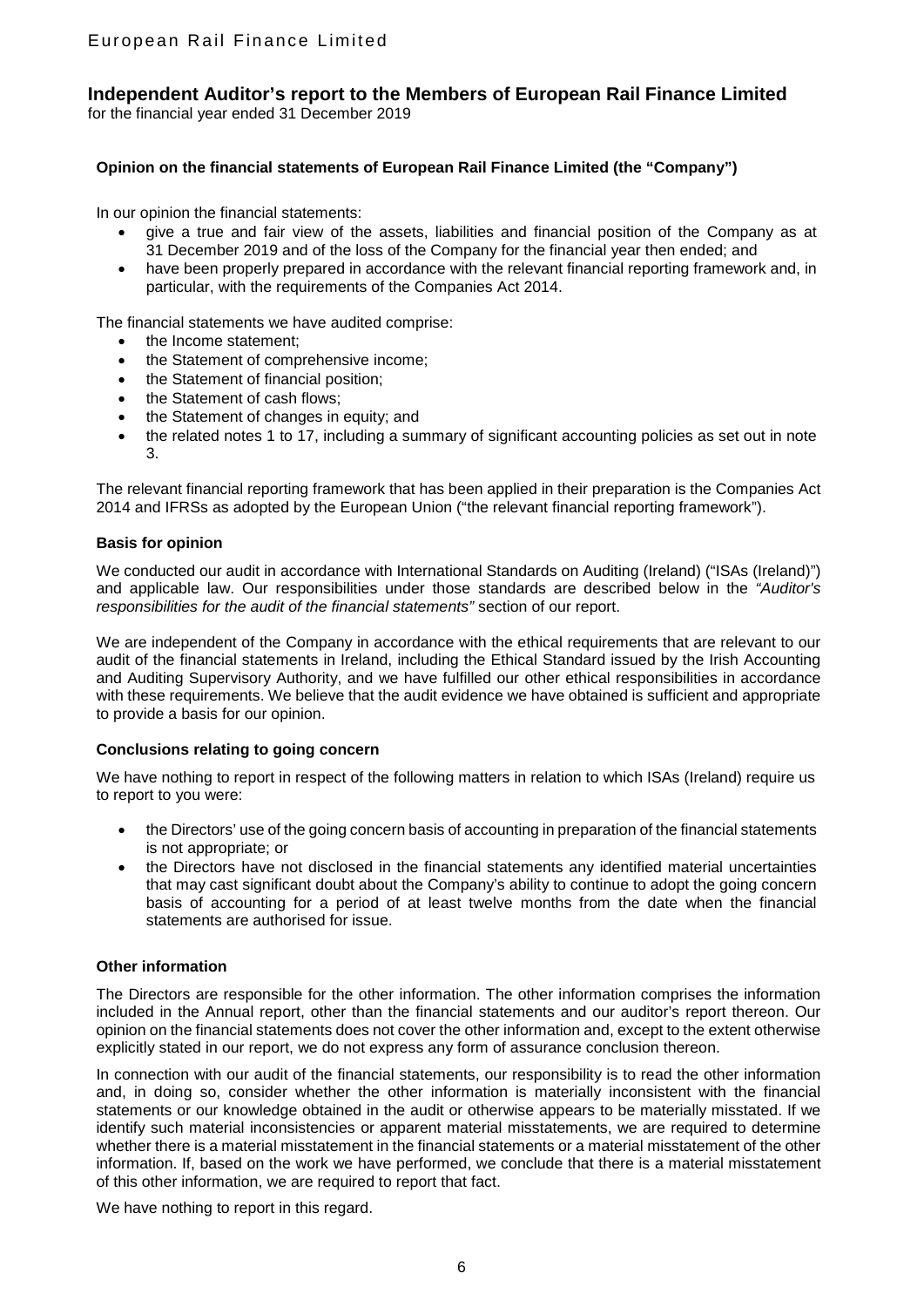# **Independent Auditor's report to the Members of European Rail Finance Limited (continued)**

for the financial year ended 31 December 2019

# **Responsibilities of directors**

As explained more fully in the Statement of Directors' responsibilities, the Directors are responsible for the preparation of the financial statements and for being satisfied that they give a true and fair view and otherwise comply with the Companies Act 2014, and for such internal control as the Directors determine is necessary to enable the preparation of financial statements that are free from material misstatement, whether due to fraud or error.

In preparing the financial statements, the Directors are responsible for assessing the Company's ability to continue as a going concern, disclosing, as applicable, matters related to going concern and using the going concern basis of accounting unless the Directors either intend to liquidate the Company or to cease operations, or have no realistic alternative but to do so.

## **Auditor's responsibilities for the audit of the financial statements**

Our objectives are to obtain reasonable assurance about whether the financial statements as a whole are free from material misstatement, whether due to fraud or error, and to issue an auditor's report that includes our opinion. Reasonable assurance is a high level of assurance, but is not a guarantee that an audit conducted in accordance with ISAs (Ireland) will always detect a material misstatement when it exists. Misstatements can arise from fraud or error and are considered material if, individually or in the aggregate, they could reasonably be expected to influence the economic decisions of users taken on the basis of these financial statements.

As part of an audit in accordance with ISAs (Ireland), we exercise professional judgement and maintain professional scepticism throughout the audit. We also:

- Identify and assess the risks of material misstatement of the financial statements, whether due to fraud or error, design and perform audit procedures responsive to those risks, and obtain audit evidence that is sufficient and appropriate to provide a basis for our opinion. The risk of not detecting a material misstatement resulting from fraud is higher than for one resulting from error, as fraud may involve collusion, forgery, intentional omissions, misrepresentations, or the override of internal control.
- Obtain an understanding of internal control relevant to the audit in order to design audit procedures that are appropriate in the circumstances, but not for the purpose of expressing an opinion on the effectiveness of the Company's internal control.
- Evaluate the appropriateness of accounting policies used and the reasonableness of accounting estimates and related disclosures made by the Directors.
- Conclude on the appropriateness of the Directors' use of the going concern basis of accounting and, based on the audit evidence obtained, whether a material uncertainty exists related to events or conditions that may cast significant doubt on the Company's ability to continue as a going concern. If we conclude that a material uncertainty exists, we are required to draw attention in our auditor's report to the related disclosures in the financial statements or, if such disclosures are inadequate, to modify our opinion. Our conclusions are based on the audit evidence obtained up to the date of the auditor's report. However, future events or conditions may cause the Company (or where relevant, the Group) to cease to continue as a going concern.
- Evaluate the overall presentation, structure and content of the financial statements, including the disclosures, and whether the financial statements represent the underlying transactions and events in a manner that achieves fair presentation.

We communicate with those charged with governance regarding, among other matters, the planned scope and timing of the audit and significant audit findings, including any significant deficiencies in internal control that the auditor identifies during the audit.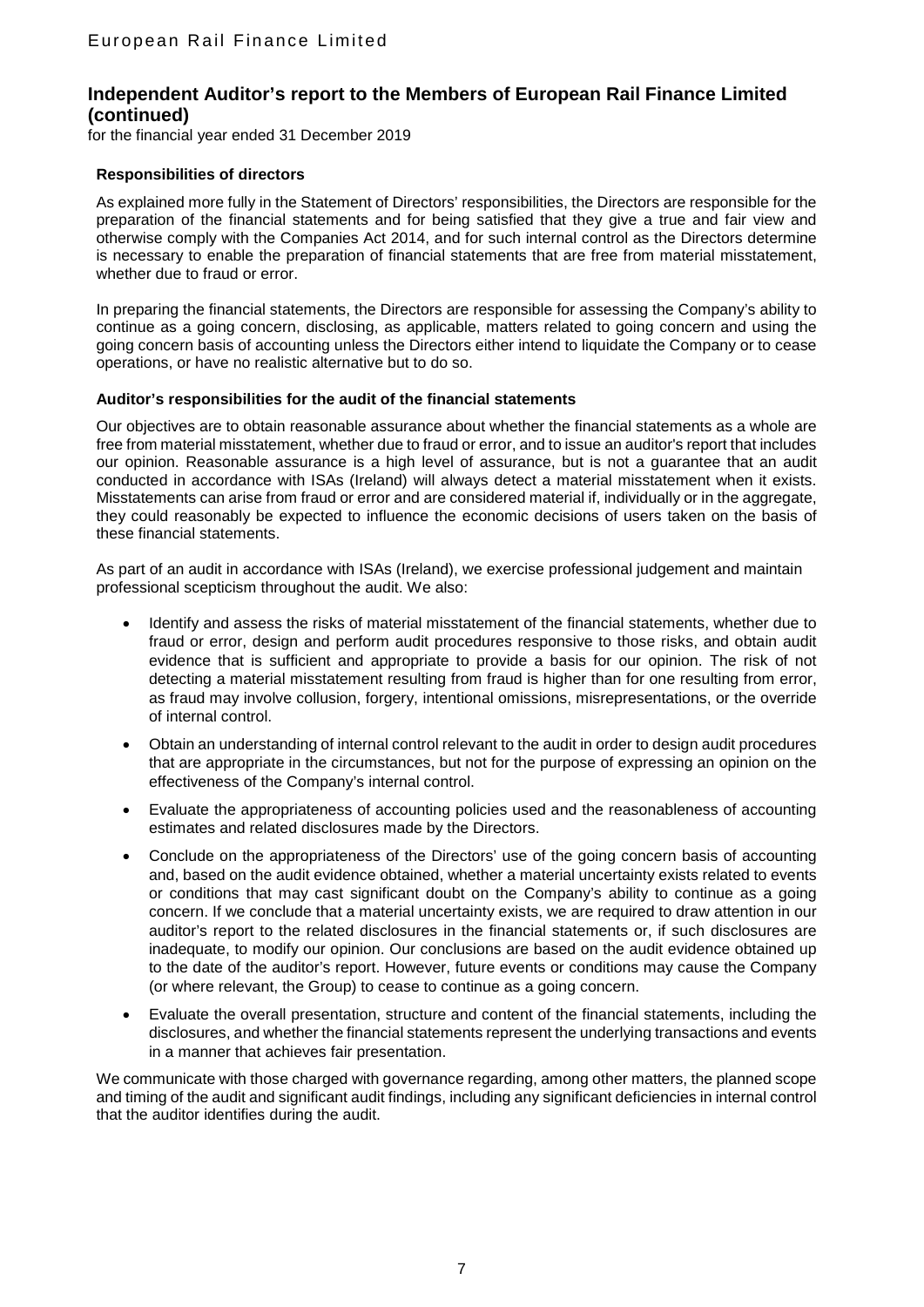# **Independent Auditor's report to the Members of European Rail Finance Limited (continued)**

for the financial year ended 31 December 2019

#### **Auditor's responsibilities for the audit of the financial statements (continued)**

This report is made solely to the Company's members, as a body, in accordance with Section 391 of the Companies Act 2014. Our audit work has been undertaken so that we might state to the Company's members those matters we are required to state to them in an auditor's report and for no other purpose. To the fullest extent permitted by law, we do not accept or assume responsibility to anyone other than the Company and the Company's members as a body, for our audit work, for this report, or for the opinions we have formed.

#### **Report on other legal and regulatory requirements**

## **Opinion on other matters prescribed by the Companies Act 2014**

Based solely on the work undertaken in the course of the audit, we report that:

- We have obtained all the information and explanations which we consider necessary for the purposes of our audit.
- In our opinion the accounting records of the Company were sufficient to permit the financial statements to be readily and properly audited.
- The financial statements are in agreement with the accounting records.
- In our opinion the information given in the Directors' report is consistent with the financial statements and the Directors' report has been prepared in accordance with the Companies Act 2014.

# **Matters on which we are required to report by exception**

Based on the knowledge and understanding of the Company and its environment obtained in the course of the audit, we have not identified material misstatements in the Directors' report.

We have nothing to report in respect of the provisions in the Companies Act 2014 which require us to report to you if, in our opinion, the disclosures of directors' remuneration and transactions specified by law are not made.

MakharClarge

Makhan Chahal ACA (Senior Statutory Auditor) For and on behalf of Deloitte LLP Statutory Auditor London United Kingdom

27 April 2020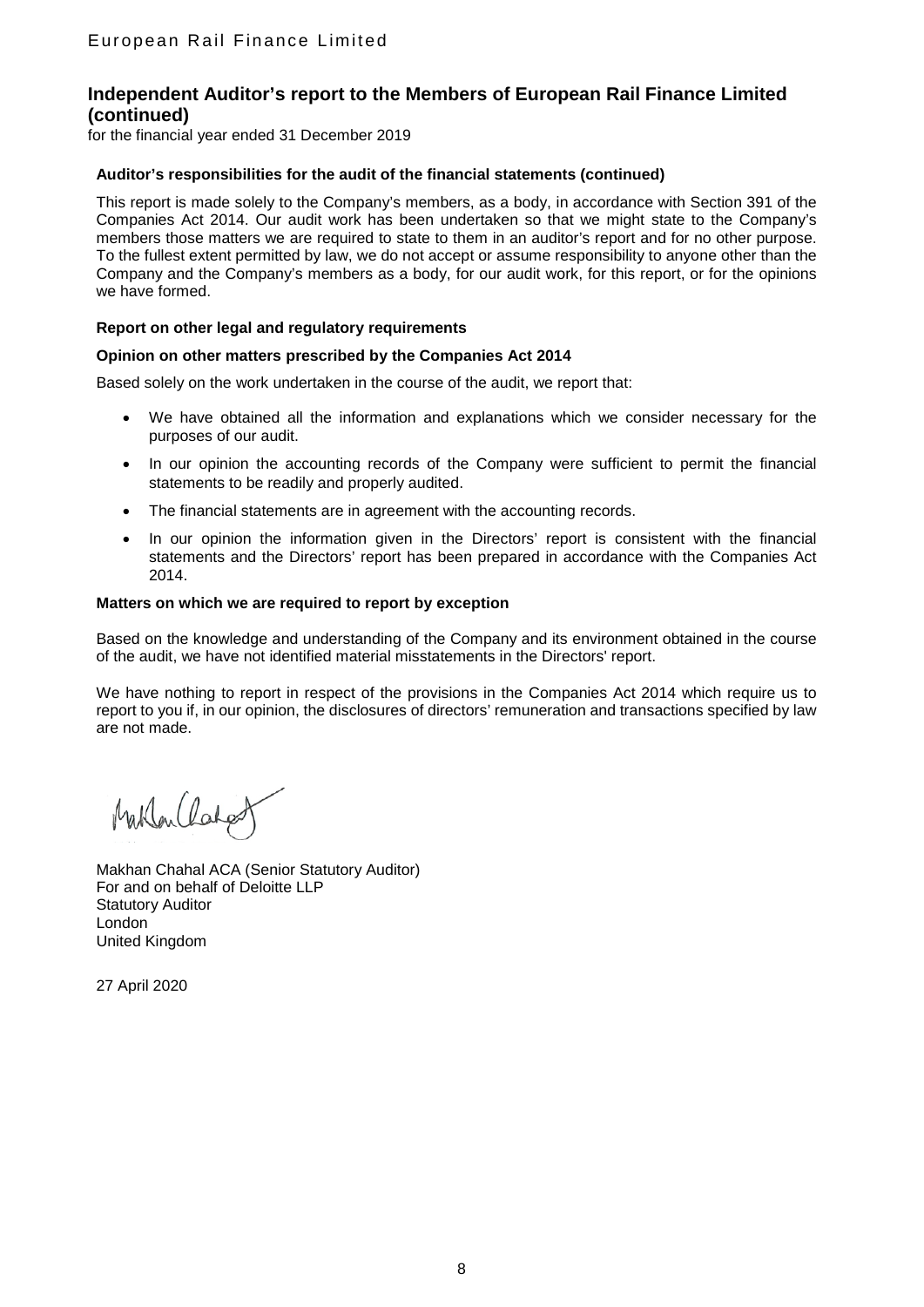## **Income statement**

for the financial year ended 31 December 2019

|                                      | <b>Note</b> | 2019<br>£'000 | 2018<br>£'000 |
|--------------------------------------|-------------|---------------|---------------|
| Finance income                       | 4           | 393           | 2,852         |
| Finance expense                      | 5           | (1, 455)      |               |
| Administrative expense               | 6           | (8)           | (9)           |
| (Loss)/profit before tax             |             | (1,070)       | 2,843         |
| Income tax credit/(charge)           |             | 203           | (540)         |
| (Loss)/profit for the financial year |             | (867)         | 2,303         |

There were no discontinued or discontinuing operations during the financial year.

The notes on pages 13 to 21 form an integral part of these financial statements.

# **Statement of comprehensive income**

for the financial year ended 31 December 2019

There has been no comprehensive income or expense other than the (loss)/profit for the financial year as shown above (2018: £nil).

The financial statements were approved by the Board of Directors and authorised for issue on 27 April 2020. They were signed on its behalf by:

Charl

**M B Kenny A J Wesson** 

Director Director

Company registration number: IR443563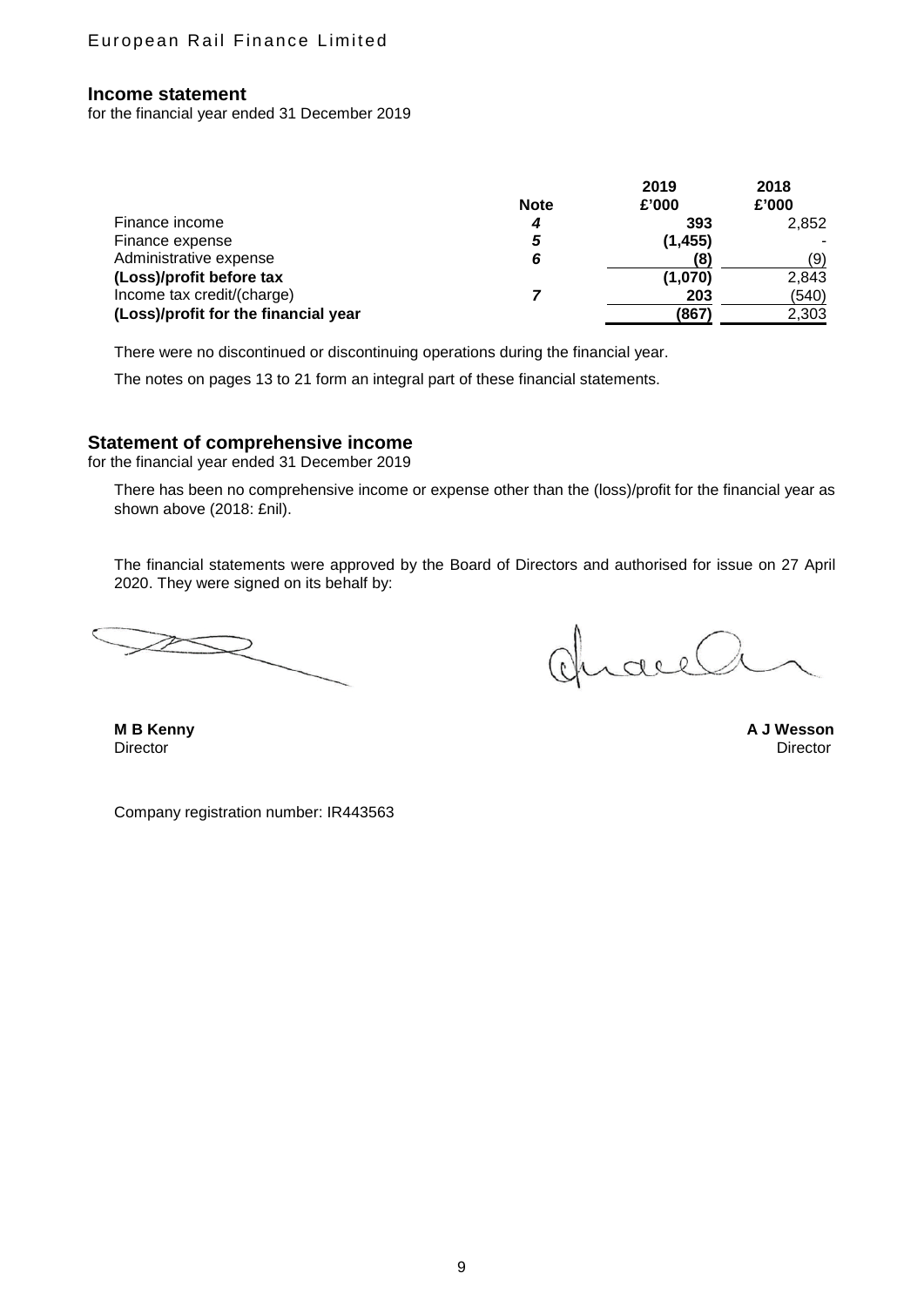# **Statement of financial position**

as at 31 December 2019

|                                                             | <b>Note</b>      | 2019<br>£'000 | 2018<br>£'000 |
|-------------------------------------------------------------|------------------|---------------|---------------|
| <b>Assets</b>                                               |                  |               |               |
| <b>Non-current assets</b>                                   |                  |               |               |
| Amounts owed by group undertaking                           | $\boldsymbol{g}$ | 69,320        | 69,620        |
|                                                             |                  | 69,320        | 69,620        |
| <b>Total assets</b>                                         |                  | 69,320        | 69,620        |
|                                                             |                  |               |               |
| <b>Liabilities and equity</b><br><b>Current liabilities</b> |                  |               |               |
| Trade and other payables                                    | 10               | 1,457         | 5             |
| Current tax                                                 |                  | 11,297        | 12,182        |
|                                                             |                  | 12,754        | 12,187        |
| <b>Total liabilities</b>                                    |                  | 12,754        | 12,187        |
| <b>Equity</b>                                               |                  |               |               |
| Share capital                                               | 12               | 50,000        | 50,000        |
| Retained earnings                                           |                  | 6,566         | 7,433         |
| <b>Total equity</b>                                         |                  | 56,566        | 57,433        |
| <b>Total equity and liabilities</b>                         |                  | 69,320        | 69,620        |

The notes on pages 13 to 21 form an integral part of these financial statements.

The financial statements were approved by the Board of Directors and authorised for issue on 27 April 2020. They were signed on its behalf by:

nacel

**M B Kenny A J Wesson**<br>Director **A J Wesson** Director Director

Company registration number: IR443563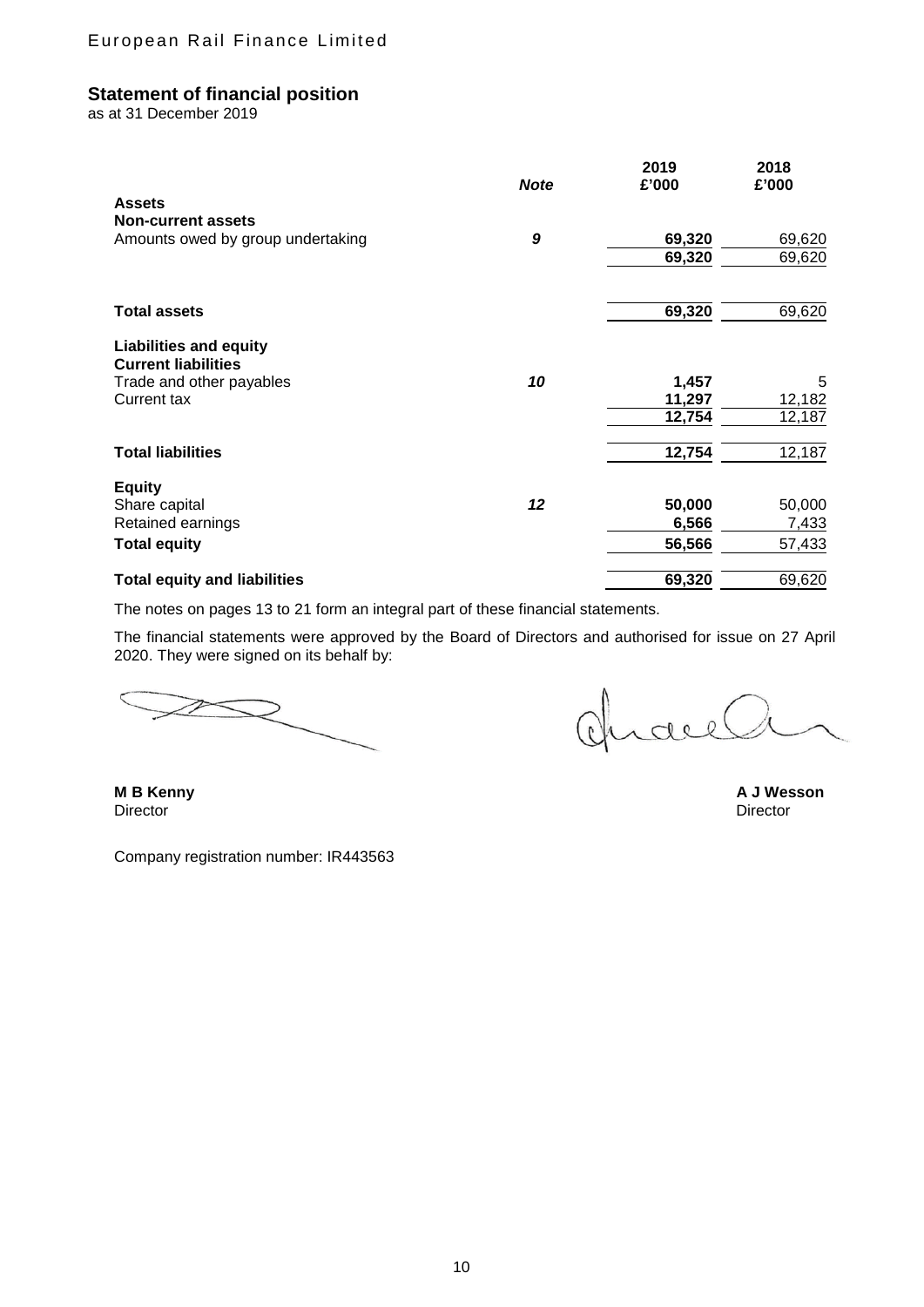# **Statement of cash flows**

for the financial year ended 31 December 2019

|                                                             | <b>Note</b> | 2019<br>£'000 | 2018<br>£'000 |
|-------------------------------------------------------------|-------------|---------------|---------------|
| Cash flow from operating activities                         |             |               |               |
| (Loss)/profit before tax                                    |             | (1,070)       | 2,843         |
| Adjustments for:                                            |             |               |               |
| - Finance income                                            | 4           | (393)         | (2,852)       |
| - Finance expense                                           | 5           | 1,455         |               |
| Operating cash flow before changes in working capital       |             | (8)           | (9)           |
| Decrease in trade and other payables                        |             | (3)           | (108)         |
| Payment in respect of group relief                          |             | (682)         | (2, 179)      |
| Net cash utilised by operating activities                   |             | (693)         | (2,296)       |
| Cash flow from investing activities                         |             |               |               |
| Movement in intercompany loan with Eversholt Rail Limited   | 11          | 693           | 492,296       |
| Dividend paid                                               |             |               | (490,000)     |
| Net cash generated by investing activities                  |             | 693           | 2,296         |
| Net movement in cash and cash equivalents                   |             |               |               |
| Cash and cash equivalents at the beginning of the financial |             |               |               |
| Cash and cash equivalents at the end of the financial year  |             |               |               |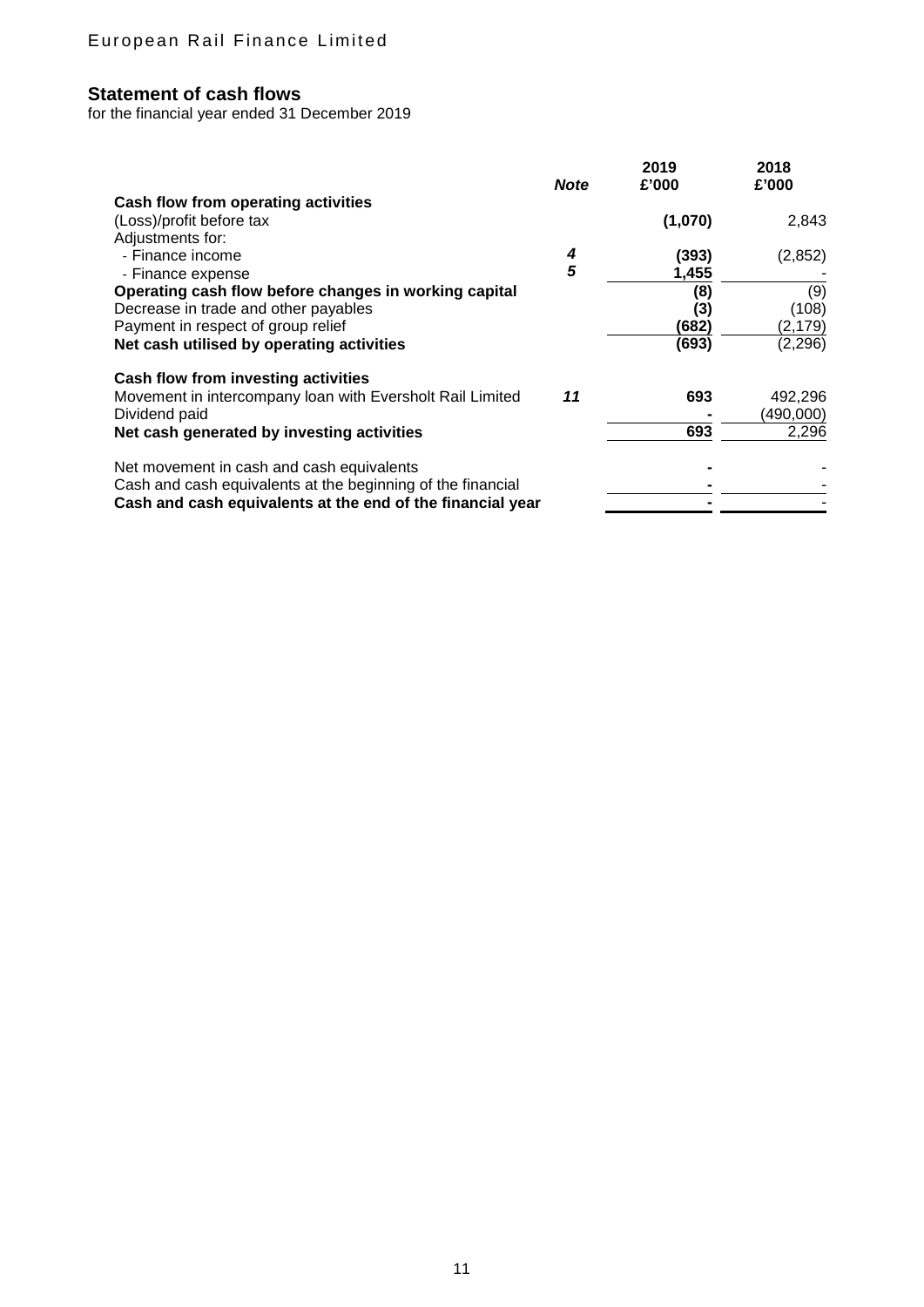# **Statement of changes in equity**

for the financial year ended 31 December 2019

|                                    | <b>Note</b> | <b>Share capital</b><br>£'000 | <b>Retained</b><br>earnings<br>£'000 | <b>Total</b><br>shareholder's<br>equity<br>£'000 |
|------------------------------------|-------------|-------------------------------|--------------------------------------|--------------------------------------------------|
| Balance at 1 January 2018          |             | 50,000                        | 495,130                              | 545,130                                          |
| Total comprehensive income         |             |                               | 2,303                                | 2,303                                            |
| Dividends paid                     | 8           |                               | (490,000)                            | (490,000)                                        |
| <b>Balance at 31 December 2018</b> |             | 50,000                        | 7,433                                | 57,433                                           |
| Total comprehensive expense        |             |                               | (867)                                | (867)                                            |
| Dividends paid                     | 8           |                               |                                      |                                                  |
| <b>Balance at 31 December 2019</b> |             | 50,000                        | 6,566                                | 56,566                                           |

Dividends of £nil per share were paid during the financial year (2018: £9.80 per share).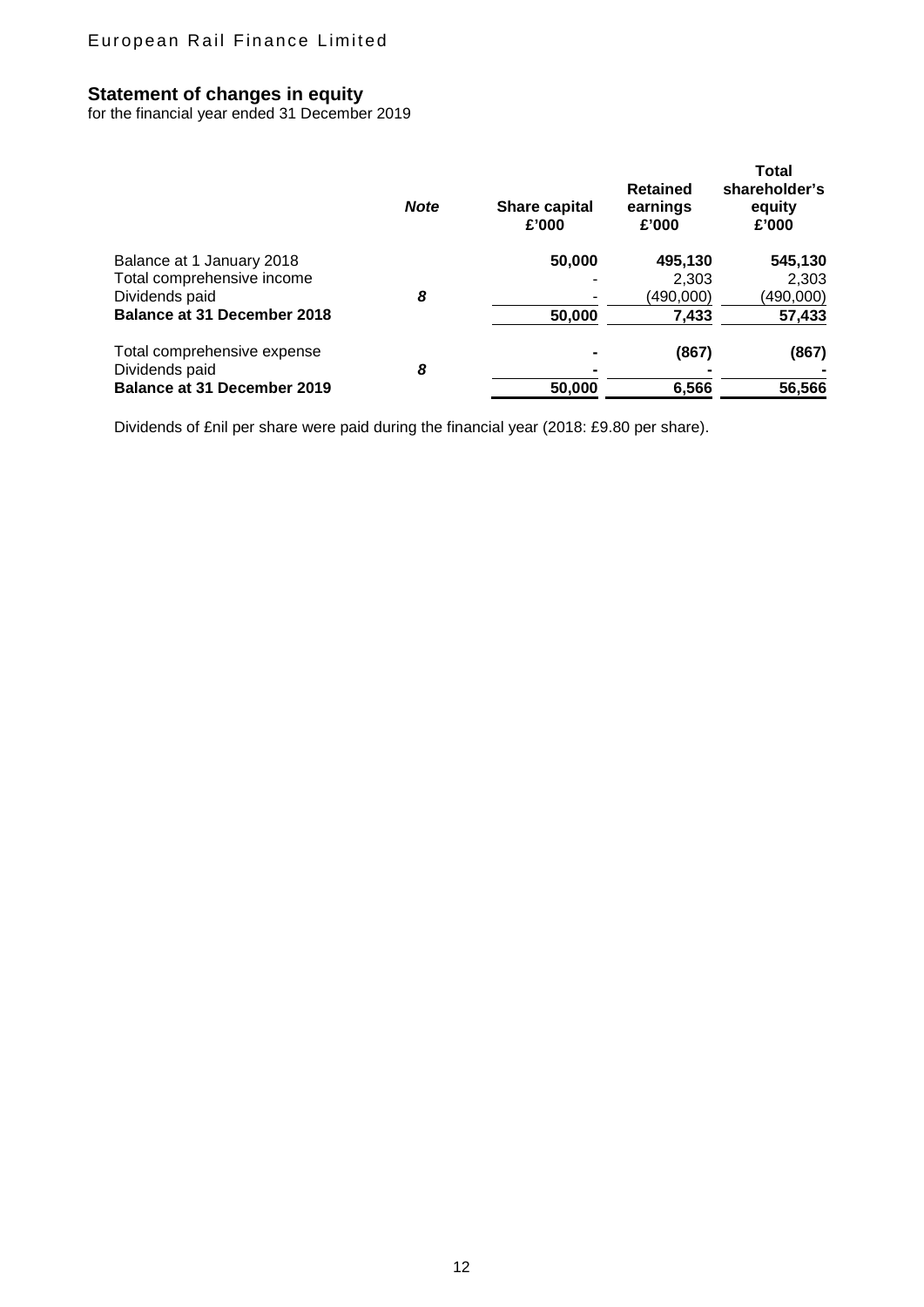# **Notes to the annual financial statements**

for the financial year ended 31 December 2019

# **1 General Information**

European Rail Finance Limited is a private company incorporated in the Republic of Ireland under the Companies Act 2014 and is limited by shares (see note 12). The registered office of the Company is Riverside One, Sir John Rogerson's Quay, Dublin 2, D02 X576, Ireland.

The place of central management and control of the Company is based in the UK, where the Company is tax resident.

## **2 Basis of Preparation**

These financial statements are presented in sterling being the Company's functional currency. All amounts have been rounded to the nearest thousand, unless otherwise indicated.

## **2.1 Compliance with IFRSs**

The financial statements of the Company have been prepared on the historical cost basis. These financial statements have been prepared in accordance with IFRSs as issued by the International Accounting Standards Board ("IASB") and as endorsed by the European Union ("EU"). EU-endorsed IFRSs may differ from IFRSs as issued by the IASB if, at this point in time, new or amended IFRSs have not been endorsed by the EU. At 31 December 2019, there were no unendorsed standards effective for the financial year ended 31 December 2019 affecting these Company financial statements, and there was no difference between IFRSs endorsed by the EU and IFRSs issued by the IASB in terms of their application to the Company. Accordingly, the financial statements of the Company for the financial year ended 31 December 2019 are prepared in accordance with IFRSs as issued by the IASB and endorsed by the EU.

IFRSs comprise accounting standards issued by the IASB and its predecessor body as well as interpretations issued by the IFRS Interpretations Committee and its predecessor body.

## **2.2 Standards and Interpretations issued by the IASB**

During the financial year, the Company adopted the following interpretations and amendments to standards which had no material effect on the financial statements:

- Amendments to IAS 19: Plan Amendment, Curtailment or Settlement;
- Amendments to IAS 28: Long-term Interests in Associates and Joint Ventures;
- IFRIC 23 Uncertainty over Income Tax Treatments;
- Amendments to IFRS 9: Prepayment Features with Negative Compensation;
- Annual Improvements to IFRS Standards 2015-2017 Cycle; and
- IFRS 16 Leases.

At 31 December 2019, a number of standards and amendments to standards have been issued by the IASB, which are not effective for the Company's financial statements as at 31 December 2019. The following adopted IFRSs have been issued but have not been applied by the Company in these financial statements. They are applicable for periods beginning on or after 1 January 2020 and are not anticipated to have a material impact on the financial statements:

- Amendments to IFRS 3 Business Combinations:
- Amendments to IFRS 9, IAS 39 and IFRS 7: Interest Rate Benchmark Reform;
- Amendments to IAS 1 and IAS 8: Definition of Material; and
- Amendments to References to the Conceptual Framework in IFRS Standards.

#### **2.3 Going concern**

The Company's business activities, together with the factors likely to affect its future development, performance and position as well as the financial position of the Company, its cash flows, liquidity position and the borrowing facilities, are described in the Directors' Report. In addition, note 14 to the financial statements includes the Company's objectives, policies and processes for managing its capital; its financial risk management objectives; details of its financial instruments; and its exposures to credit risk and liquidity risk.

These financial statements have been prepared on a going concern basis which presumes that the Company has adequate resources to remain in operation and that the Directors intend it to do so for at least one year from the date of the financial statements are signed.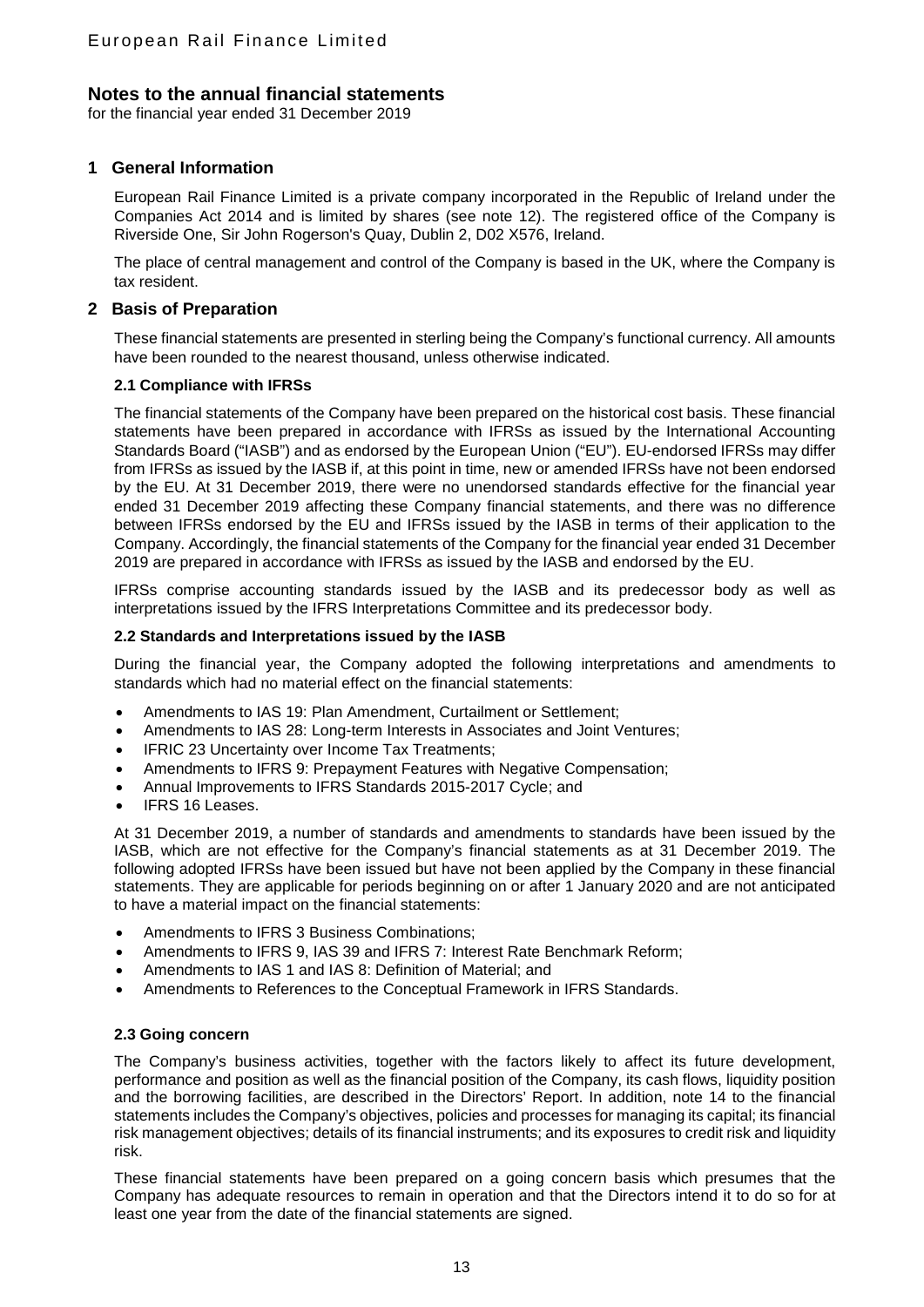for the financial year ended 31 December 2019

# **2 Basis of Preparation (continued)**

## **2.3 Going concern (continued)**

The Company is part of a larger group and participates in the Group's centralised treasury arrangements and so shares banking arrangements with its parent and fellow subsidiaries. The Company is expected to continue to be in a position to obtain finance via intercompany loans to operate for the foreseeable future. In completing this analysis the Directors have considered the commitment and ability of the Group to continue provide such finance.

Notwithstanding the extraordinary circumstances brought about by the COVID-19 crisis, the Directors are satisfied at this stage that the Company and Group's forecasts and projections, taking into account reasonable possible changes in trading performance and other uncertainties, together with the Group's cash position and access to the revolving credit facility show that the Company and Group are able to operate within its current facilities for the foreseeable future. However, given the recent COVID-19 pandemic, which has seen widespread humanitarian and economic disruption across the globe, a degree of operational disruption has inevitably been experienced across the Group and alternative working practices have been introduced in mitigation.

COVID-19 will cause widespread economic disruption but its impact should be temporary. The Group has reasonable diversity within its revenue streams and is supported by the UK Government's Emergency Management Arrangements which guarantee funds to its customers, the Train Operating Companies, which underpin the Group's revenues for the period to September 2020. Notwithstanding this, the Directors have materially increased their stress testing to assess the impact that a realistic worse case COVID-19 downside scenario would have. Under this realistic worse case, the Group would remain within borrowing covenants and continue to be able provide financing to its subsidiaries including the Company. The loss of revenue should not impact on the Group's longer-term prospects once business returns to normal. For this reason, the Directors have concluded that it is appropriate to prepare the financial statements on a going concern basis.

# **3 Summary of significant accounting policies**

The principal accounting policies adopted are set out below and, subject to the introduction of IFRS 16, have been applied consistently to all years presented in these financial statements. In relation to IFRS 16, the Company has implemented the new standard with effect from 1 January 2019 and there has been no impact for the Company's recognition, measurement or presentation of any lease transaction.

#### **3.1 Finance income and expense**

Finance income and expense for all interest bearing non-derivative financial instruments is recognised in "Finance income" and "Finance expense" in the Income statement using the effective interest rate method. The effective interest rate method is a way of calculating the amortised cost of a financial asset or a financial liability and of allocating the interest income or expense over the relevant financial years.

The effective interest rate is the rate that exactly discounts estimated future cash receipts or payments through the expected life of the financial instrument or, where appropriate, a shorter period, to the net carrying amount of the financial asset or financial liability on initial recognition. When calculating the effective interest rate, the Company estimates cash flows considering all contractual terms of the financial instrument but excluding future credit losses.

The calculation includes all amounts paid or received by the Company that are an integral part of the effective interest rate of a financial instrument, including transaction costs and all other premiums or discounts.

Finance expense also includes interest payable in relation to derivative instruments.

#### **3.2 Income tax**

Income tax comprises current tax and is recognised in the Income statement.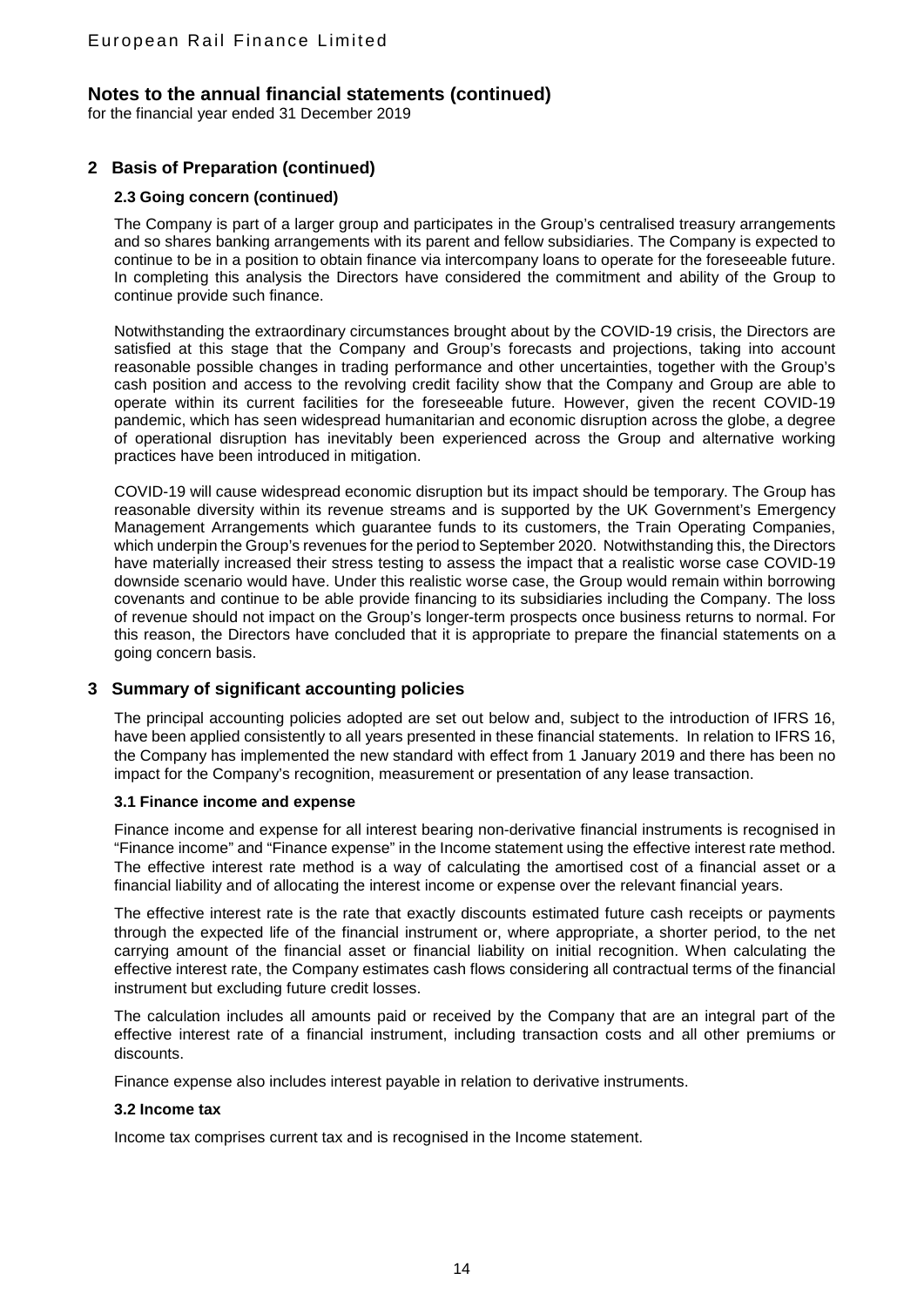for the financial year ended 31 December 2019

# **3 Summary of significant accounting policies (continued)**

## **3.2 Income tax (continued)**

Current tax is the tax expected to be payable on the taxable profit for the financial year, calculated using tax rates enacted or substantively enacted by the end of the financial year and any adjustment to tax payable in respect of previous financial years. Current tax assets and liabilities are offset when the Company intends to settle on a net basis and the legal right to offset exists.

#### **3.3 Foreign currencies**

Transactions in foreign currencies are recorded in the functional currency at the rate of exchange prevailing on the date of the transaction.

Monetary assets and liabilities denominated in foreign currencies are translated into the functional currency at the rate of exchange ruling at the end of the financial year. Any resulting exchange differences are included in the Income statement.

Non-monetary assets and liabilities that are measured at historical cost in a foreign currency are translated into the functional currency using the rate of exchange at the date of the initial transaction. Non-monetary assets and liabilities measured at fair value in a foreign currency are translated into the functional currency using the rate of exchange at the date the fair value was determined.

## **3.4 Financial instruments**

Financial assets and financial liabilities are recognised in the Company's Statement of financial position when the Company becomes a party to the contractual provisions of the instrument.

#### **Classification and measurement**

Financial assets are classified and measured by reference to the business model in which assets are managed and their cash flow characteristics.

The Company holds the following classes of financial instruments:

#### **Amounts owed by group undertaking**

"Amounts owed by group undertaking" are held in order to collect the related contractual cash flows and contain contractual terms that give rise on specified dates to cash flows that are solely payments of principal and interest. It is initially recorded at fair value plus any directly attributable transaction costs and is subsequently measured at amortised cost using the effective interest rate method, less impairment losses.

It is derecognised when either the borrower repays its obligations, or the loan is sold or written off, or substantially all the risks and rewards of ownership are transferred.

#### **Financial liabilities**

Financial liabilities are initially measured at fair value less any transaction costs that are directly attributable to the purchase or issue. Subsequent to initial recognition, financial liabilities are measured at amortised cost using the effective interest rate method. The Company derecognises the financial liability when the obligations specified in the contract expire, are discharged or cancelled.

#### **Impairment of financial assets**

12 month expected credit loss ("ECL") allowance is carried for financial assets carried at amortised cost where the credit risk has not increased significantly since the initial recognition. Where credit risk has increased significantly, lifetime ECL allowance will be carried.

Financial assets for which there is objective evidence of impairment, are considered to be in default or otherwise credit-impaired for disclosure purposes.

Financial assets (and the related impairment allowances) are written off, either partially or in full, when there is no realistic prospect of recovery. The amounts written off reflect the proceeds from realisation of any collateral underpinning the asset.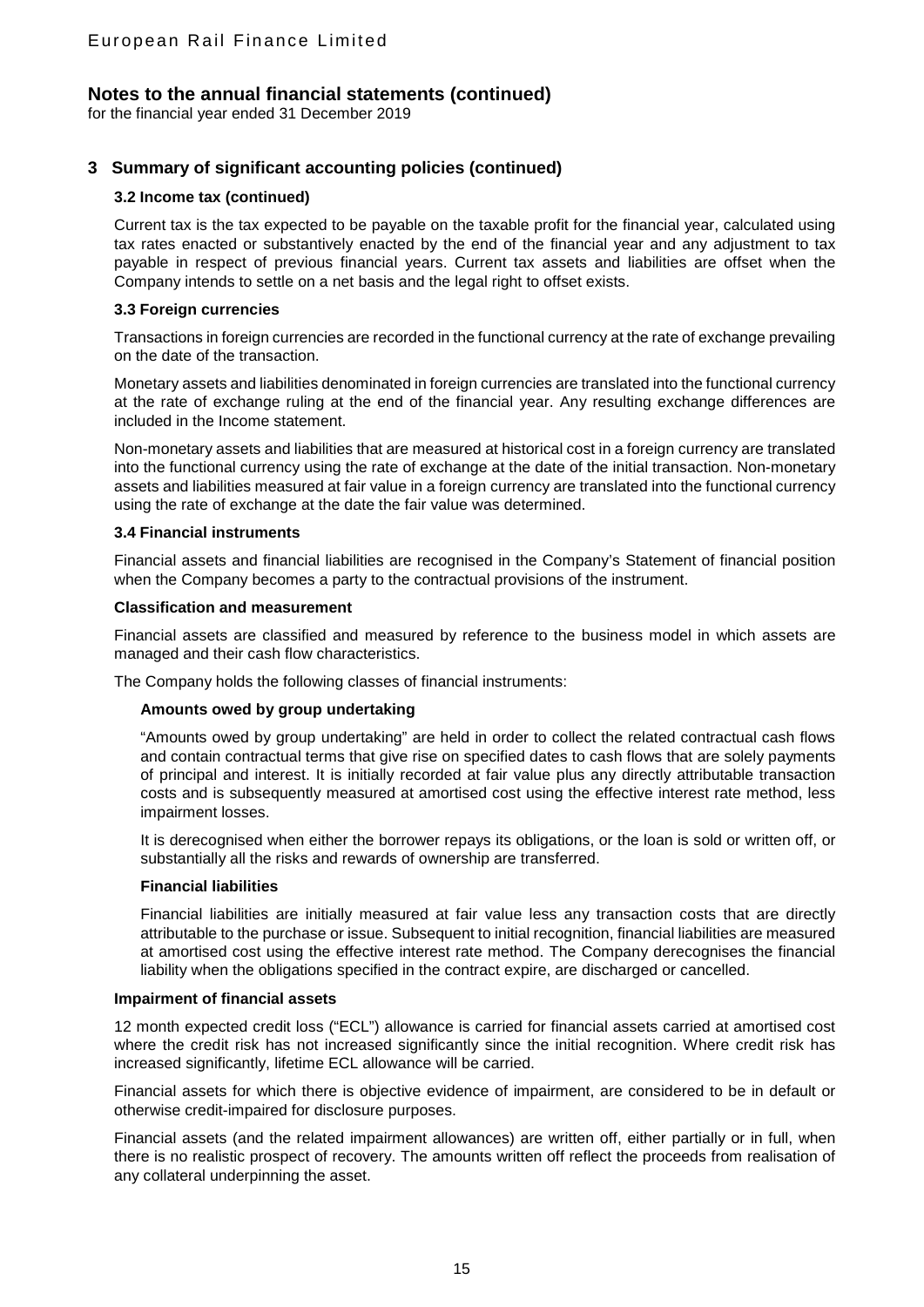for the financial year ended 31 December 2019

# **3 Summary of significant accounting policies (continued)**

#### **3.4 Financial instruments**

#### **Determination of fair value**

All financial instruments are recognised initially at fair value. In the normal course of business, the fair value of a financial instrument on initial recognition is the transaction price (that is, the fair value of the consideration paid or received).

Subsequent to initial recognition, the fair values of financial instruments measured at fair value that are quoted in active markets are based on bid prices for assets held and offer prices for liabilities issued. When independent prices are not available, fair values are determined by using valuation techniques which refer to observable market data. These include comparison to similar instruments where market observable prices exist, discounted cash flow analysis and other valuation techniques commonly used by market participants.

Where required, fair values are calculated by discounting future cash flows on financial instruments, using equivalent current interest rates.

#### **3.5 Statement of cash flows**

The Statement of cash flows has been prepared on the basis that, with the exception of tax related transactions which are classified under "Operating activities", movements in intercompany balances are shown under the heading of "Investing activities".

#### **3.6 Share capital**

Shares are classified as equity when there is no contractual obligation to transfer cash or other financial assets.

Dividends payable in relation to equity shares are recognised as a liability in the financial year in which they are declared.

#### **3.7 Use of judgements, estimates and assumptions**

In the application of the Company's accounting policies, management are required to make judgements, estimates and assumptions about the carrying amounts of assets and liabilities. The estimates and associated assumptions are based on historical experience and other factors that are considered to be relevant. Actual results may differ from those estimates.

There are no accounting policies that are deemed critical to the Company's results and financial position, in terms of materiality of the items to which the policy is applied, which involve a high degree of judgement and estimation. There are no sources of estimation uncertainty in the financial year that may have a significant risk of causing material adjustments to the carrying amounts of assets and liabilities within the next financial year.

#### **3.8 Leases**

A lease is classified as a finance lease if it transfers substantially all the risks and rewards of ownership to the lessee. Otherwise, the lease is classified as an operating lease.

Amounts due from lessees under a finance lease are recognised as received, at an amount equal to the Company's net investment in the leases. Finance lease income is allocated to periods so as to reflect a constant periodic rate of return on the Company's net investment in respect of the lease.

Assets leased under operating leases are presented as fixed assets and depreciated over their useful economic lives to their estimated residual value.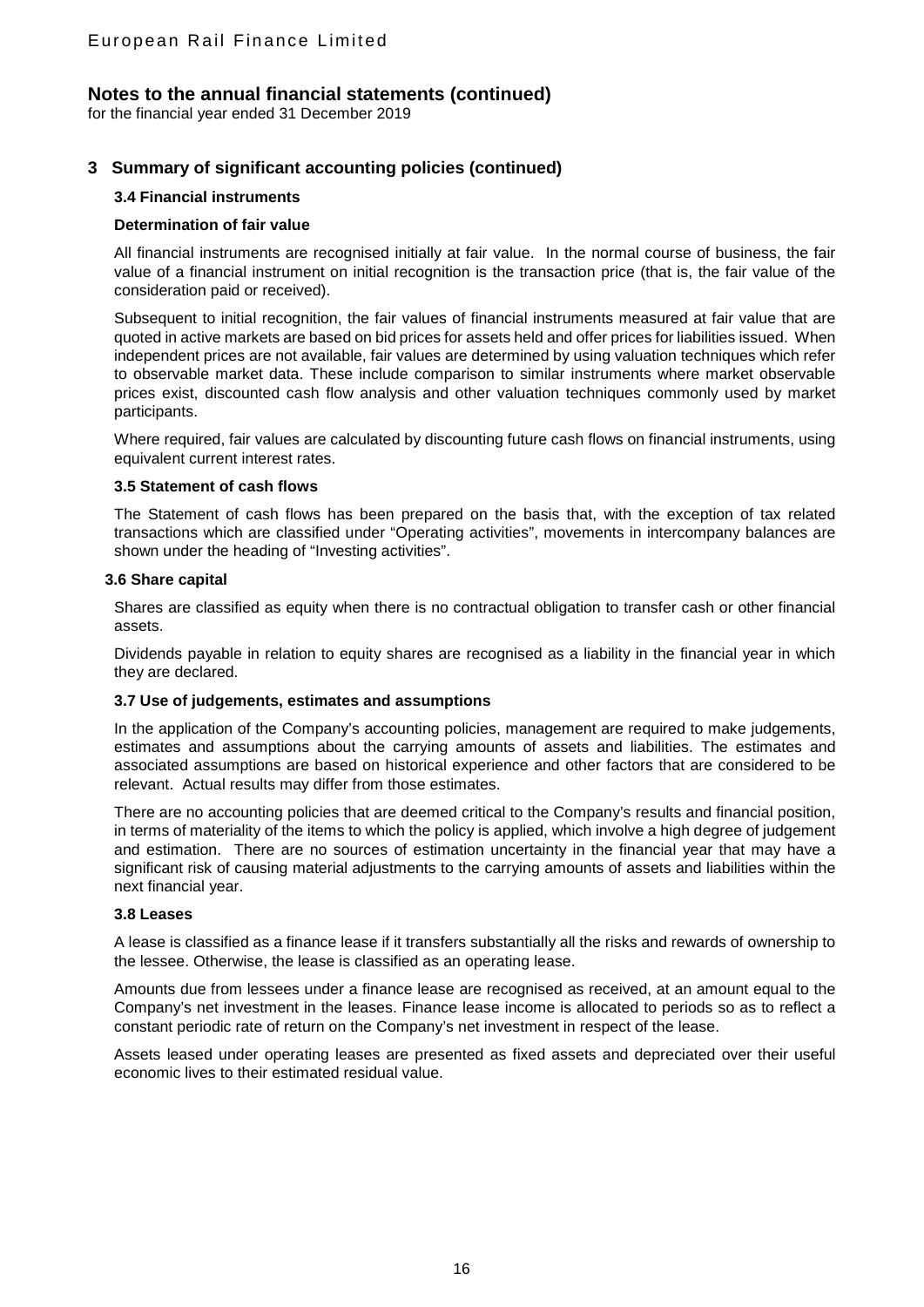# **Notes to the annual financial statements (continued)**

for the financial year ended 31 December 2019

# **4 Finance income**

|                                                                                                      | 2019<br>£'000     | 2018<br>£'000 |
|------------------------------------------------------------------------------------------------------|-------------------|---------------|
| Interest receivable from Eversholt Rail Limited                                                      | 393               | 2,852         |
| Finance income represents income on financial assets carried at amortised cost.                      |                   |               |
|                                                                                                      |                   |               |
| 5 Finance expense                                                                                    |                   |               |
|                                                                                                      | 2019              | 2018          |
| Other interest                                                                                       | £'000<br>(1, 455) | £'000         |
| 6 Administrative expense                                                                             |                   |               |
| Administrative expense includes the following:                                                       |                   |               |
|                                                                                                      | 2019<br>£'000     | 2018<br>£'000 |
| Fees payable to the Company's auditor for the audit of the Company's<br>annual financial statements. | (6)               | (6)           |

The Company has no employees and hence no staff costs (2018: £nil). The Directors have been paid by another group undertaking, Eversholt Rail Limited. No specific charge has been made to the Company in this regard, therefore, the Directors' remuneration is £nil (2018: £nil) and all disclosures relating to sections 305 and 306 of Companies Act 2014 are £nil (2018: £nil).

# **7 Income tax credit/(charge)**

|                                                                                                                     | 2019<br>£'000                   | 2018<br>£'000 |
|---------------------------------------------------------------------------------------------------------------------|---------------------------------|---------------|
| <b>Current tax</b><br>UK corporation tax on current financial year loss/(profit)<br>Prior financial year adjustment | 203<br>$\overline{\phantom{a}}$ | (540)         |
| Income tax credit/(charge)                                                                                          | 203                             | (540)         |

The UK corporation tax rate for the year ended 31 December 2019 and 31 December 2018 was 19%.

The following table reconciles the tax credit/(charge) which would apply if all profits had been taxed at the UK corporation tax rate:

|                                                        | 2019    | 2018  |
|--------------------------------------------------------|---------|-------|
|                                                        | £'000   | £'000 |
| (Loss)/profit before tax                               | (1.070) | 2.843 |
| Taxation at UK corporation tax rate of 19% (2018: 19%) | 203     | (540) |
| Income tax credit/(charge)                             | 203     | (540) |

# **8 Dividends**

During the financial year, the Company paid no dividend (2018: £490,000,000) to European Rail Finance (2) Limited.

## **9 Amounts owed by group undertaking**

|                        | 2019   | 2018   |
|------------------------|--------|--------|
| <b>Non-current</b>     | £'000  | £'000  |
| Eversholt Rail Limited | 69.320 | 69,620 |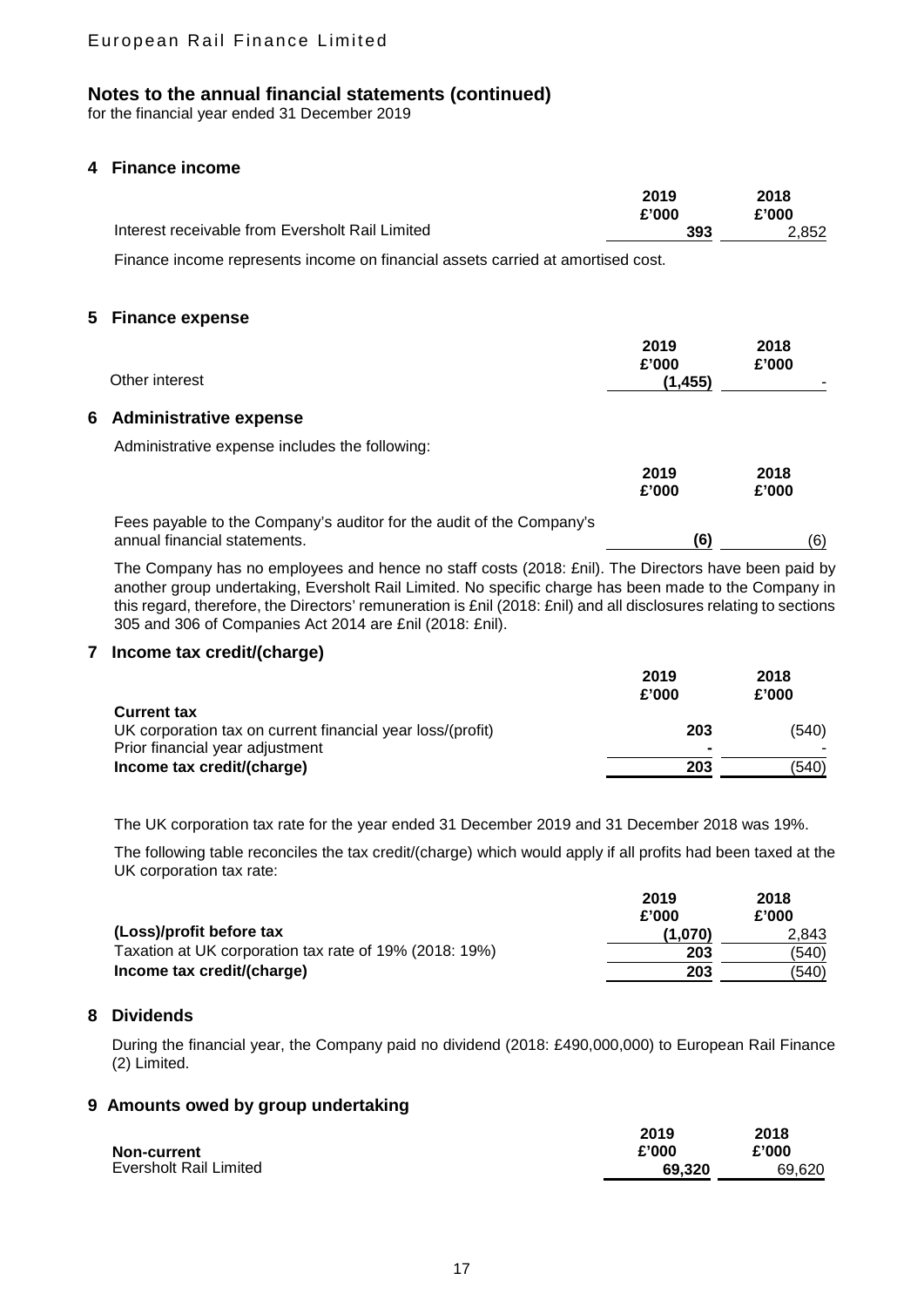for the financial year ended 31 December 2019

# **9 Amounts owed by group undertaking (continued)**

The intercompany loan to Eversholt Rail Limited is classified as non-current as it is repayable on 4 November 2023. Borrowing entities may prepay and withdraw loans until the repayment date. Interest on the loan is receivable monthly at LIBOR, less margin (2018: LIBOR, less margin).

It is anticipated that LIBOR will be replaced or discontinued after the end of 2021, as part of global financial regulators' project to reform interest rate benchmarks. The Company will therefore re-negotiate and/or otherwise amend to accommodate such change in benchmarks, where related instruments mature after 2021.

In preparing the Statement of Cashflow, the amounts due from Eversholt Rail Limited have been presented as "Cash flow from investing activities". In the 2018 Cashflow Statement, some amounts were presented as "Cash flow from financing activities", and hence the current year comparative has been restated.

## **10 Trade and other payables**

|          | 2019  | 2018  |
|----------|-------|-------|
|          | £'000 | £'000 |
| Accruals | 1,457 | 5     |

# **11 Reconciliation of assets arising from investing activities**

| 31 December 2019                                                                    | <b>As at 31</b><br><b>December</b><br>2018<br>£'000 | Non-cash<br>finance<br>income<br>£'000 | <b>Cash Flows</b><br>receipts<br>£'000 | <b>As at 31</b><br><b>December</b><br>2019<br>£'000 |
|-------------------------------------------------------------------------------------|-----------------------------------------------------|----------------------------------------|----------------------------------------|-----------------------------------------------------|
| Investing activities attributable to:<br><b>Assets</b>                              |                                                     |                                        |                                        |                                                     |
| Amounts owed by group undertakings                                                  | 69,620                                              | 393                                    | (693)                                  | 69,320                                              |
| 31 December 2018                                                                    | <b>As at 31</b><br><b>December</b><br>2017<br>£'000 | Non-cash<br>finance<br>income<br>£'000 | <b>Cash Flows</b><br>receipts<br>£'000 | <b>As at 31</b><br><b>December</b><br>2018<br>£'000 |
| Investing activities attributable to:<br><b>Assets</b>                              |                                                     |                                        |                                        |                                                     |
| Amounts owed by group undertakings                                                  | 559,064                                             | 2,852                                  | (492,296)                              | 69,620                                              |
| 12 Share capital                                                                    |                                                     |                                        |                                        |                                                     |
|                                                                                     |                                                     |                                        | 2019<br>£'000                          | 2018<br>£'000                                       |
| <b>Authorised</b><br>100,000,000 Ordinary shares of £1 each                         |                                                     |                                        | 100,000                                | 100,000                                             |
| Issued, allotted, called up and fully paid<br>50,000,001 Ordinary shares of £1 each |                                                     |                                        | 50,000                                 | 50,000                                              |
|                                                                                     |                                                     |                                        |                                        |                                                     |

The holders of ordinary shares are entitled to attend and vote at annual general meetings and receive dividends as and when declared.

# **13 Fair value of financial assets and liabilities**

There are no material differences between the carrying value and the fair value of financial assets and liabilities as at 31 December 2019 and 31 December 2018.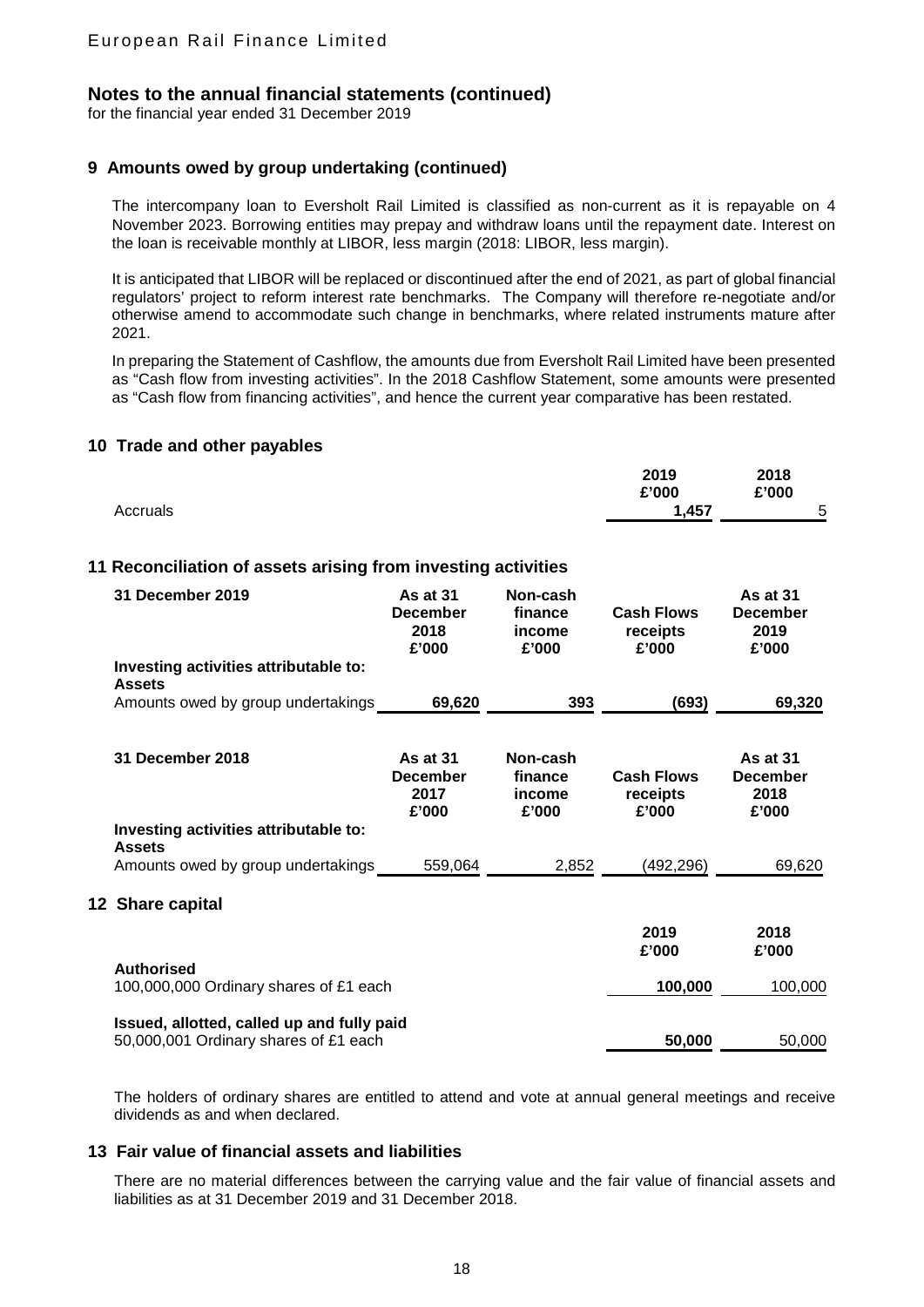for the financial year ended 31 December 2019

## **14 Risk management**

The Company has exposure to the following types of risk arising from its use of financial instruments: capital risk, credit risk, liquidity risk and market risk. Market risk includes foreign exchange risk and interest rate risk.

Sources of estimation uncertainty that have a significant risk of causing a material adjustment to the carrying amounts of assets and liabilities within the next financial year are disclosed in note 3.7.

The management of all risks which are significant, together with the quantitative disclosures not already included elsewhere in the financial statements, is described in this note.

#### **Capital risk management**

The Board actively monitors the capital structure of the Company to ensure that it is able to continue as a going concern and can generate attractive and predictable returns for shareholders and benefits for other stakeholders. Consideration is given to the availability, cost and risks associated with each class of capital.

The capital structure of the Company consists principally of equity from its immediate parent.

The Company is not subject to any externally imposed capital requirements.

Credit risk is the risk of financial loss if a counterparty fails to meet its obligations under a contract. The Company's principal credit exposure arises from the ability of its counterparties to service their obligations under the lending arrangements.

The Company monitors the exposure to Eversholt Rail Limited on a regular basis. This includes considering the borrower's ability to service its obligations to the Company and other creditors, having regards to past, current and future circumstances.

As part of the Company's processes for credit risk management and assessment of ECL, as well as assessments as to whether there has been significant increase in the credit risk since the exposure first arose or whether a financial asset is credit impaired, management takes into account the following:

- Historical credit experience of the counterparty;
- Past, current and future events and circumstances that could impinge upon the counterparty's performance and ability to perform and service its obligations as they fall due and meet its commitments as they arise. This will include assessment of actual and potential external events, as well as the Company's internal information;
- The nature of the arrangements with the counterparty and whether there is related collateral/security which can be applied;
- The existence of any parties to which the Company might have recourse in the event of a counterparty default, for example, where a counterparty's activities and related obligations (wholly or partly) might be assumed by a successor; and
- The duration of the exposure under review.

The loan is performing in accordance with the terms of the arrangement i.e. all payments to date as well as those expected in the future, have been made/are expected to be made in accordance with the underlying contractual terms. No part of the financial asset is credit impaired, overdue, or in default. For these purposes, the Company defines "default" as where the obligor has failed to meet its obligations under the contract and "credit impaired" where there is objective evidence as to a credit event for the obligor. The definition has been applied historically by the Company and is regarded as appropriate having regard to the nature of the Company's exposure and past experience.

The carrying value of the loan receivable represents the Company's maximum credit exposure to the borrower.

In light of the above, the Company has determined that no ECL allowance is required in relation to its loan receivable. This reflects the Company's assessment of the borrower's risk and exposure, together with nature of recourse to which the lender and borrower would have access in the event of a potential issue.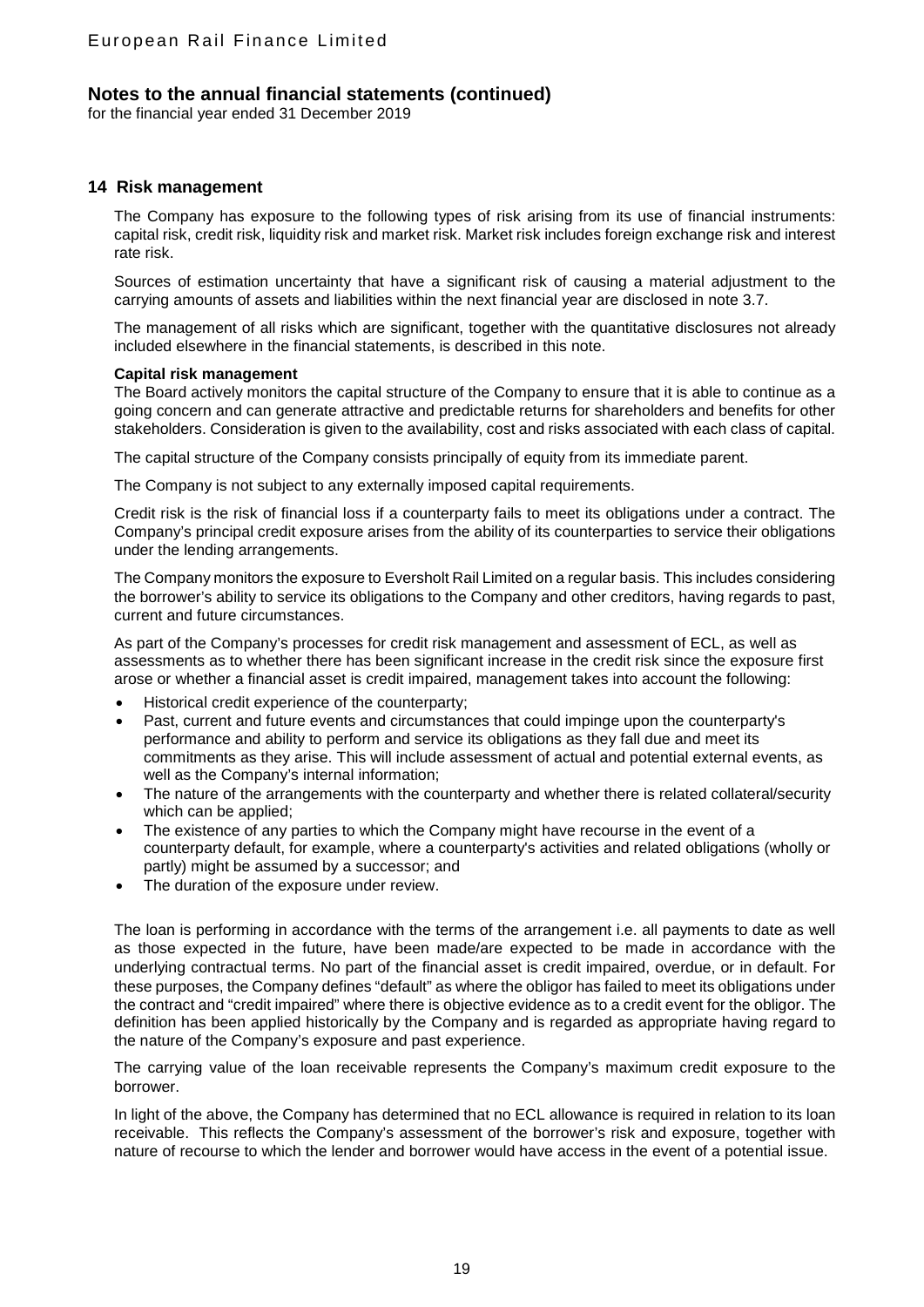for the financial year ended 31 December 2019

# **14 Risk management (continued)**

#### **Liquidity risk management**

Liquidity risk is the risk that the Company will not be able to meet its financial obligations as they fall due. The Company monitors its cash flow requirements on a daily basis and compares expected cash flow obligations with expected cash flow receipts to ensure they are appropriately aligned. Cash is managed on a consolidated basis across the Group which enables the Company to borrow funds from another group undertaking to meet any shortfall. Conversely, the Company lends any surplus funds to other group undertakings. Liquidity is further under-pinned by the ability of certain group undertakings to borrow under a £600m revolving credit facility which matures on 4 November 2023 and lend proceeds to the Company.

Undiscounted cash flows in respect of financial assets and financial liabilities are analysed below by their contractual due date, including estimated interest cash flows where appropriate:

**Due** 

|                                                                                        | Carrying<br>value<br>£'000 | <b>Contractual</b><br>£'000 | cash flows On demand<br>£'000 | Due within<br>1 year<br>£'000 | Duc<br>between<br>1-5 years<br>£'000 | Due after 5<br>vears<br>£'000 |
|----------------------------------------------------------------------------------------|----------------------------|-----------------------------|-------------------------------|-------------------------------|--------------------------------------|-------------------------------|
| 31 December 2019<br><b>Financial assets</b><br>Amortised cost                          |                            |                             |                               |                               |                                      |                               |
| Amounts owed by group<br>undertaking                                                   | 69,320                     | 69,320                      |                               |                               | 69,320                               |                               |
| <b>Financial liabilities</b><br>Amoritsed cost                                         |                            |                             |                               |                               |                                      |                               |
| Trade and other payables                                                               | 1,457                      | 1,457                       |                               | 1,457                         |                                      |                               |
| <b>Total financial instruments</b>                                                     | 67,863                     | 67,863                      |                               | (1, 457)                      | 69,320                               |                               |
| 31 December 2018<br><b>Financial assets</b><br>Amortised cost<br>Amounts owed by group |                            |                             |                               |                               |                                      |                               |
| undertaking                                                                            | 69,620                     | 69,620                      |                               |                               | 69,620                               |                               |
| <b>Financial liabilities</b><br>Amortised cost                                         |                            |                             |                               |                               |                                      |                               |
| Trade and other payables                                                               | 5                          | 5                           |                               | 5                             |                                      |                               |
| <b>Total financial instruments</b>                                                     | 69,615                     | 69,615                      |                               | (5)                           | 69,620                               |                               |

Undiscounted cash flows in respect of the intercompany loan with Eversholt Rail Limited include the principal amount of intercompany loans only, due to the uncertainty of intercompany movements and of interest estimation. Interest on intercompany loans is settled as part of intercompany cash movements.

#### **Market risk management**

The Company has no exposure to foreign exchange risk on its financial assets and financial liabilities.

The Company has exposure to fluctuations in interest rates. The exposure is managed at a group level through the use of interest rate swaps. The net cost or benefit of the use of swaps is taken into account in determining the interest charged on loans from other group entities.

#### **Interest rate sensitivity analysis**

A 5 basis points increase in GBP LIBOR would have resulted in an increase in intercompany interest receipt of £34,000 (2018: £258,000). The sensitivity analysis is applied to the loan rate and performed on the monthly balance of the relevant financial instrument and represents a reasonable approximation of possible change.